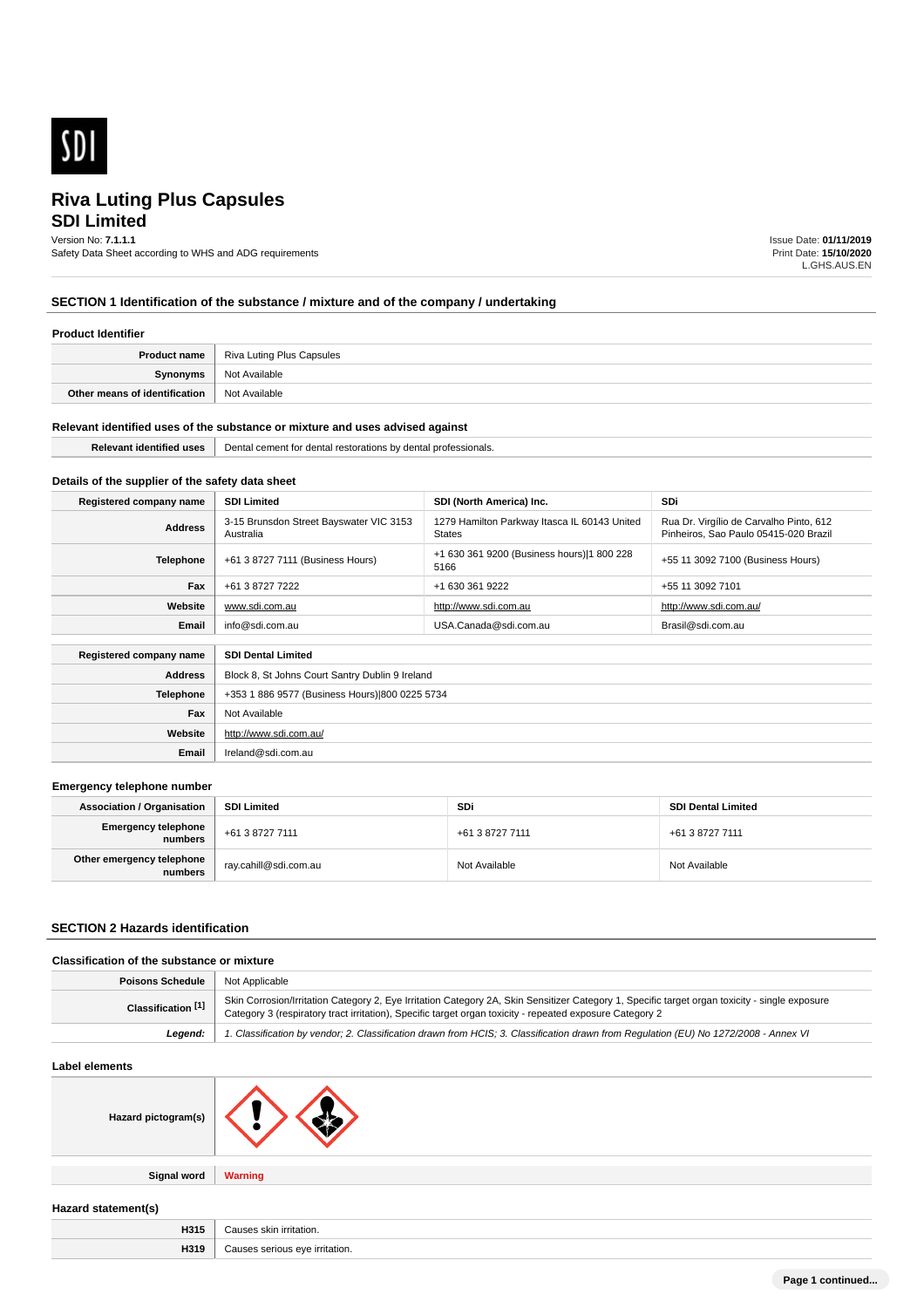| H317 | May cause an allergic skin reaction.                               |
|------|--------------------------------------------------------------------|
| H335 | May cause respiratory irritation.                                  |
| H373 | May cause damage to organs through prolonged or repeated exposure. |
|      |                                                                    |

#### **Precautionary statement(s) Prevention**

| P <sub>260</sub> | Do not breathe mist/vapours/spray.                                         |
|------------------|----------------------------------------------------------------------------|
| P <sub>271</sub> | Use only outdoors or in a well-ventilated area.                            |
| P280             | Wear protective gloves/protective clothing/eye protection/face protection. |
| P272             | Contaminated work clothing should not be allowed out of the workplace.     |

#### **Precautionary statement(s) Response**

| P321           | Specific treatment (see advice on this label).                                                                                   |
|----------------|----------------------------------------------------------------------------------------------------------------------------------|
| P362           | Take off contaminated clothing and wash before reuse.                                                                            |
| P302+P352      | IF ON SKIN: Wash with plenty of water.                                                                                           |
| P305+P351+P338 | IF IN EYES: Rinse cautiously with water for several minutes. Remove contact lenses, if present and easy to do. Continue rinsing. |
| P312           | Call a POISON CENTER or doctor/physician if you feel unwell.                                                                     |
| P333+P313      | If skin irritation or rash occurs: Get medical advice/attention.                                                                 |
| P337+P313      | If eye irritation persists: Get medical advice/attention.                                                                        |
| P304+P340      | IF INHALED: Remove victim to fresh air and keep at rest in a position comfortable for breathing.                                 |

# **Precautionary statement(s) Storage**

| P405      | Store locked up.                                                 |
|-----------|------------------------------------------------------------------|
| P403+P233 | Store in a well-ventilated place. Keep container tightly closed. |

### **Precautionary statement(s) Disposal**

**P501** Dispose of contents/container to authorised hazardous or special waste collection point in accordance with any local regulation.

# **SECTION 3 Composition / information on ingredients**

### **Substances**

See section below for composition of Mixtures

#### **Mixtures**

| <b>CAS No</b> | %[weight] | Name                                  |
|---------------|-----------|---------------------------------------|
| Not Available |           | compartment 1:                        |
| 868-77-9      | $10 - 25$ | 2-hydroxyethyl methacrylate           |
| 52628-03-2    | $15 - 20$ | 2-hydroxyethyl methacrylate phosphate |
| 9003-01-4     | $5 - 15$  | acrylic acid homopolymer              |
| 1830-78-0     | $5 - 10$  | glycerol dimethacrylate               |
| 87-69-4       | $1 - 5$   | tartaric acid                         |
| Not Available |           | compartment 2:                        |
| Not Available |           | glass powder                          |

# **SECTION 4 First aid measures**

# **Description of first aid measures**

| <b>Eye Contact</b>  | If this product comes in contact with the eyes:<br>▶ Wash out immediately with fresh running water.<br>Ensure complete irrigation of the eye by keeping eyelids apart and away from eye and moving the eyelids by occasionally lifting the upper<br>and lower lids.<br>Seek medical attention without delay; if pain persists or recurs seek medical attention.<br>Removal of contact lenses after an eye injury should only be undertaken by skilled personnel.                               |
|---------------------|------------------------------------------------------------------------------------------------------------------------------------------------------------------------------------------------------------------------------------------------------------------------------------------------------------------------------------------------------------------------------------------------------------------------------------------------------------------------------------------------|
| <b>Skin Contact</b> | If skin contact occurs:<br>Immediately remove all contaminated clothing, including footwear.<br>Flush skin and hair with running water (and soap if available).<br>Seek medical attention in event of irritation.                                                                                                                                                                                                                                                                              |
| Inhalation          | If fumes or combustion products are inhaled remove from contaminated area.<br>Seek medical attention.                                                                                                                                                                                                                                                                                                                                                                                          |
| Ingestion           | If swallowed do <b>NOT</b> induce vomiting.<br>If vomiting occurs, lean patient forward or place on left side (head-down position, if possible) to maintain open airway and prevent aspiration.<br>• Observe the patient carefully.<br>▶ Never give liquid to a person showing signs of being sleepy or with reduced awareness; i.e. becoming unconscious.<br>Give water to rinse out mouth, then provide liquid slowly and as much as casualty can comfortably drink.<br>Seek medical advice. |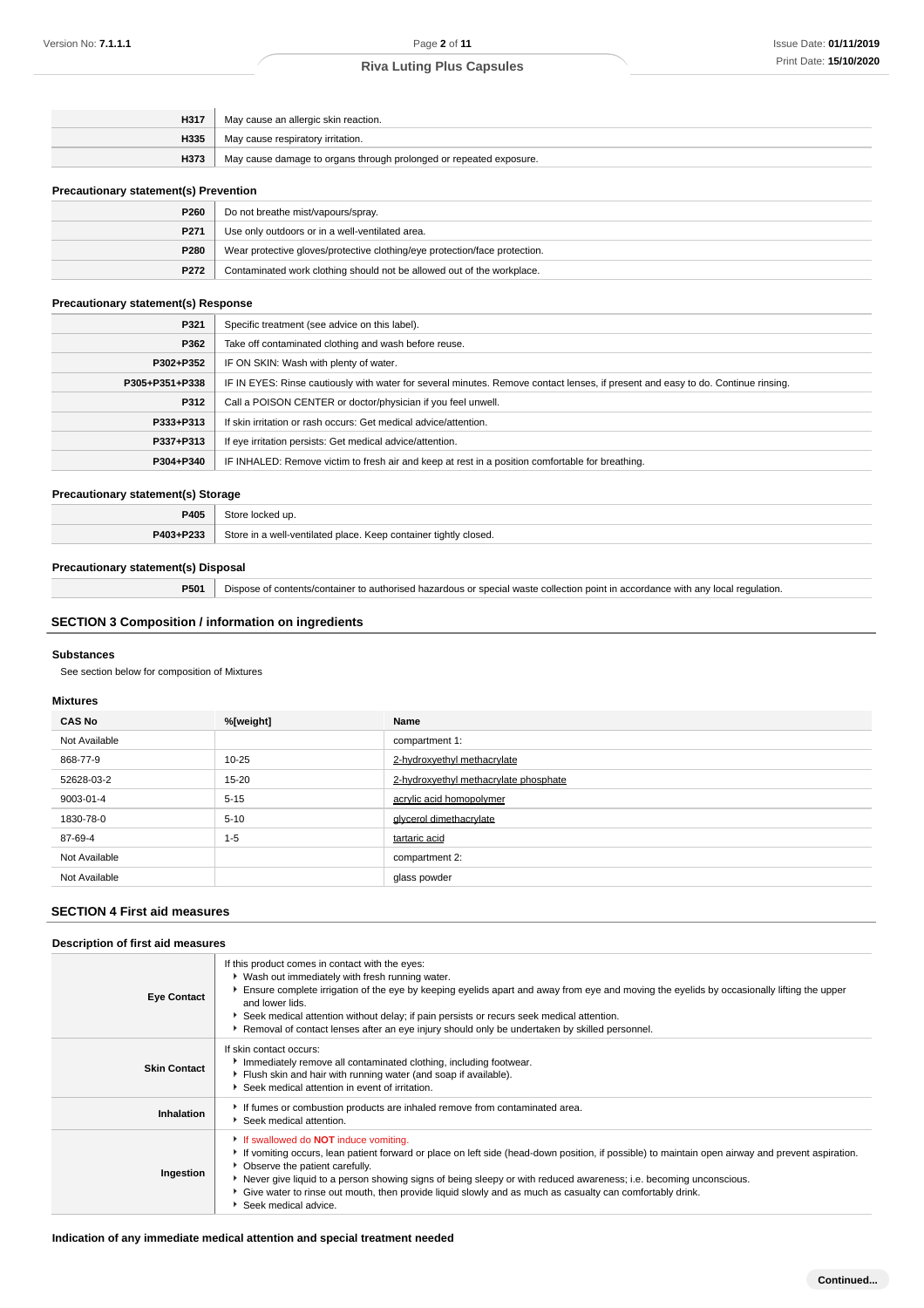Treat symptomatically.

# **SECTION 5 Firefighting measures**

#### **Extinguishing media**

Foam is generally ineffective.

# **Special hazards arising from the substrate or mixture**

| <b>Fire Incompatibility</b>    | None known.                                                                                                                                                                                                                                                                                                                                                                                                                                                                                                                                     |
|--------------------------------|-------------------------------------------------------------------------------------------------------------------------------------------------------------------------------------------------------------------------------------------------------------------------------------------------------------------------------------------------------------------------------------------------------------------------------------------------------------------------------------------------------------------------------------------------|
| <b>Advice for firefighters</b> |                                                                                                                                                                                                                                                                                                                                                                                                                                                                                                                                                 |
| <b>Fire Fighting</b>           | Alert Fire Brigade and tell them location and nature of hazard.<br>▶ Wear breathing apparatus plus protective gloves.<br>▶ Prevent, by any means available, spillage from entering drains or water courses.<br>Use water delivered as a fine spray to control fire and cool adjacent area.<br>DO NOT approach containers suspected to be hot.<br>Cool fire exposed containers with water spray from a protected location.<br>If safe to do so, remove containers from path of fire.<br>Equipment should be thoroughly decontaminated after use. |
| <b>Fire/Explosion Hazard</b>   | Combustible.<br>Slight fire hazard when exposed to heat or flame.<br>Heating may cause expansion or decomposition leading to violent rupture of containers.<br>• On combustion, may emit toxic fumes of carbon monoxide (CO).<br>May emit acrid smoke.<br>Mists containing combustible materials may be explosive.<br>Combustion products include:<br>carbon dioxide (CO2)<br>other pyrolysis products typical of burning organic material.<br>May emit clouds of acrid smoke<br>May emit poisonous fumes.<br>May emit corrosive fumes.         |
| <b>HAZCHEM</b>                 | Not Applicable                                                                                                                                                                                                                                                                                                                                                                                                                                                                                                                                  |

# **SECTION 6 Accidental release measures**

### **Personal precautions, protective equipment and emergency procedures**

See section 8

# **Environmental precautions**

See section 12

### **Methods and material for containment and cleaning up**

| <b>Minor Spills</b> | • Clean up all spills immediately.<br>Avoid contact with skin and eyes.<br>▶ Wear impervious gloves and safety goggles.<br>Trowel up/scrape up.<br>Place spilled material in clean, dry, sealed container.<br>Flush spill area with water.                                                                                                                                                                                                                                                                                                                                                                                                                                                                                                                                                                         |
|---------------------|--------------------------------------------------------------------------------------------------------------------------------------------------------------------------------------------------------------------------------------------------------------------------------------------------------------------------------------------------------------------------------------------------------------------------------------------------------------------------------------------------------------------------------------------------------------------------------------------------------------------------------------------------------------------------------------------------------------------------------------------------------------------------------------------------------------------|
| <b>Major Spills</b> | Clear area of personnel and move upwind.<br>Alert Fire Brigade and tell them location and nature of hazard.<br>▶ Wear breathing apparatus plus protective gloves.<br>Prevent, by any means available, spillage from entering drains or water course.<br>Stop leak if safe to do so.<br>Contain spill with sand, earth or vermiculite.<br>Collect recoverable product into labelled containers for recycling.<br>• Neutralise/decontaminate residue (see Section 13 for specific agent).<br>Collect solid residues and seal in labelled drums for disposal.<br>• Wash area and prevent runoff into drains.<br>After clean up operations, decontaminate and launder all protective clothing and equipment before storing and re-using.<br>If contamination of drains or waterways occurs, advise emergency services. |

Personal Protective Equipment advice is contained in Section 8 of the SDS.

# **SECTION 7 Handling and storage**

| Precautions for safe handling |                                                                                                                                                                                                                                                                                                                                                                                                                                                                                                                                                                                                                                                                                                   |  |  |  |
|-------------------------------|---------------------------------------------------------------------------------------------------------------------------------------------------------------------------------------------------------------------------------------------------------------------------------------------------------------------------------------------------------------------------------------------------------------------------------------------------------------------------------------------------------------------------------------------------------------------------------------------------------------------------------------------------------------------------------------------------|--|--|--|
| Safe handling                 | Avoid all personal contact, including inhalation.<br>Wear protective clothing when risk of exposure occurs.<br>Use in a well-ventilated area.<br>Prevent concentration in hollows and sumps.<br>DO NOT enter confined spaces until atmosphere has been checked.<br>DO NOT allow material to contact humans, exposed food or food utensils.<br>Avoid contact with incompatible materials.<br>When handling, <b>DO NOT</b> eat, drink or smoke.<br>Keep containers securely sealed when not in use.<br>Avoid physical damage to containers.<br>Always wash hands with soap and water after handling.<br>► Work clothes should be laundered separately. Launder contaminated clothing before re-use. |  |  |  |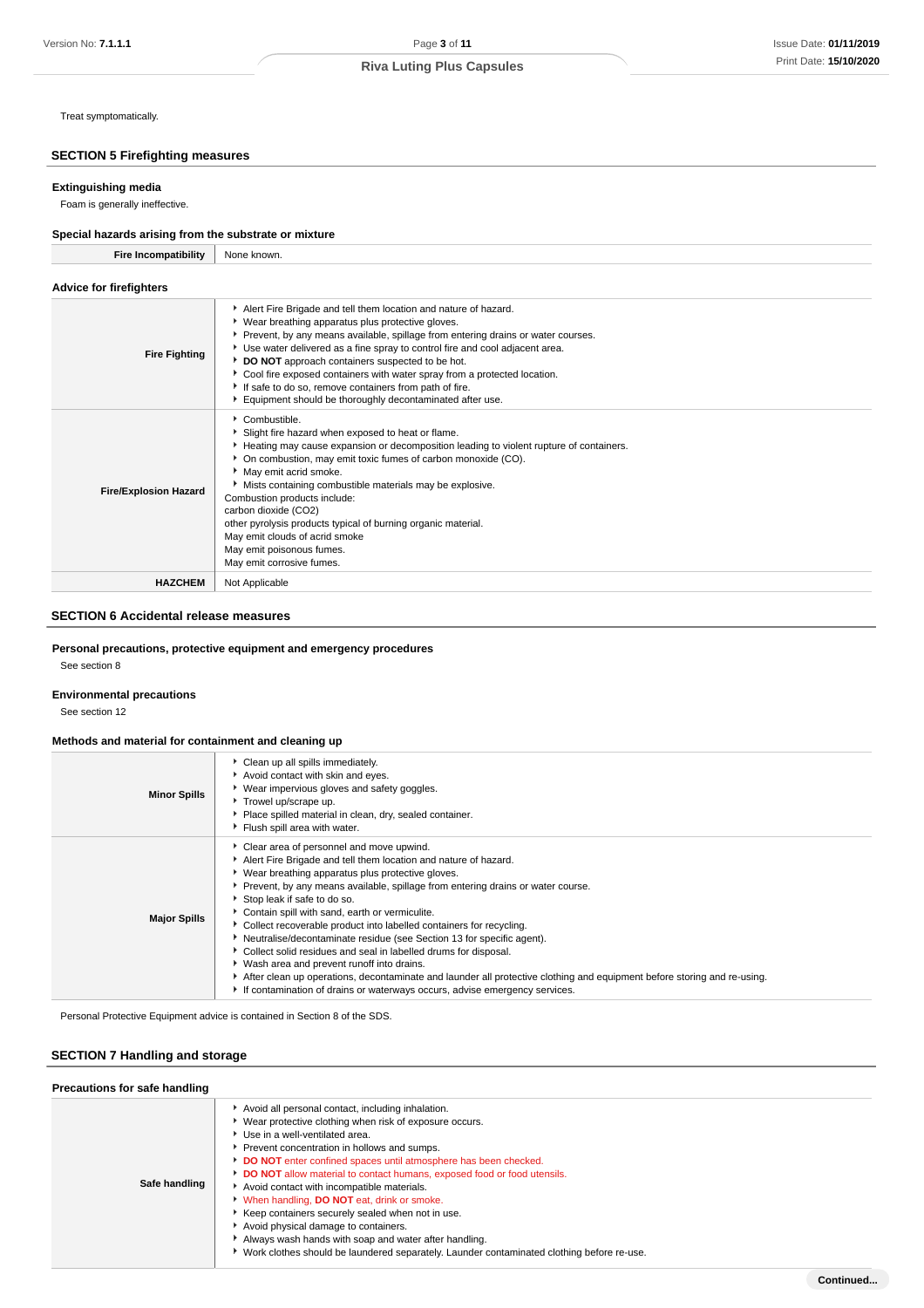|                                                              | Use good occupational work practice.<br>• Observe manufacturer's storage and handling recommendations contained within this SDS.<br>Atmosphere should be regularly checked against established exposure standards to ensure safe working conditions are maintained. |  |
|--------------------------------------------------------------|---------------------------------------------------------------------------------------------------------------------------------------------------------------------------------------------------------------------------------------------------------------------|--|
| Other information                                            | Store between 5 and 25 deg. C.<br>Store in a dry and well ventilated-area, away from heat and sunlight.                                                                                                                                                             |  |
| Conditions for safe storage, including any incompatibilities |                                                                                                                                                                                                                                                                     |  |
| Suitable container                                           | Packaging as recommended by manufacturer.<br>• Check that containers are clearly labelled and free from leaks                                                                                                                                                       |  |

# **SECTION 8 Exposure controls / personal protection**

**Storage incompatibility** None known

#### **Control parameters**

#### I **Occupational Exposure Limits (OEL)**

**INGREDIENT DATA** ı

Not Available

#### **Emergency Limits**

| $=$ $$                                   |                               |                    |                     |                   |                      |
|------------------------------------------|-------------------------------|--------------------|---------------------|-------------------|----------------------|
| Ingredient                               | <b>Material name</b>          | TEEL-1             |                     | TEEL-2            | TEEL-3               |
| 2-hydroxyethyl methacrylate              | Hydroxyethyl methacrylate, 2- | $1.9 \text{ mg/m}$ |                     | $21 \text{ mg/m}$ | 1,000 mg/m3          |
| tartaric acid                            | Tartaric acid                 | $1.6$ mg/m $3$     |                     | $17 \text{ mg/m}$ | $100 \text{ mg/m}$ 3 |
|                                          |                               |                    |                     |                   |                      |
| Ingredient                               | <b>Original IDLH</b>          |                    | <b>Revised IDLH</b> |                   |                      |
| 2-hydroxyethyl methacrylate              | Not Available                 |                    | Not Available       |                   |                      |
| 2-hydroxyethyl methacrylate<br>phosphate | Not Available                 |                    | Not Available       |                   |                      |
| acrylic acid homopolymer                 | Not Available                 |                    | Not Available       |                   |                      |
| glycerol dimethacrylate                  | Not Available                 |                    | Not Available       |                   |                      |
| tartaric acid                            | Not Available                 |                    | Not Available       |                   |                      |

# **Occupational Exposure Banding Ingredient Occupational Exposure Band Rating Occupational Exposure Band Limit** 2-hydroxyethyl methacrylate E ≤ 0.1 ppm 2-hydroxyethyl methacrylate  $\left| \begin{array}{c} \text{E} \\ \text{E} \end{array} \right|$   $\leq 0.1$  ppm acrylic acid homopolymer  $\qquad \qquad \vdots$ glycerol dimethacrylate E ≤ 0.1 ppm tartaric acid  $E =$   $\frac{1}{2}$  E **Notes: Occupational exposure banding is a process of assigning chemicals into specific categories or bands based on a chemical's potency and the <b>Notes:**

adverse health outcomes associated with exposure. The output of this process is an occupational exposure band (OEB), which corresponds to a range of exposure concentrations that are expected to protect worker health.

#### T **MATERIAL DATA**

NOTE D: Certain substances which are susceptible to spontaneous polymerisation or decomposition are generally placed on the market in a stabilised form. It is in this form that they are listed on Annex I

When they are placed on the market in a non-stabilised form, the label must state the name of the substance followed by the words "non-stabilised"

European Union (EU) List of harmonised classification and labelling hazardous substances, Table 3.1, Annex VI, Regulation (EC) No 1272/2008 (CLP) - up to the latest ATP

#### **Exposure controls**

| Appropriate engineering<br>controls | <b>CARE:</b> Use of a quantity of this material in confined space or poorly ventilated area, where rapid build up of concentrated atmosphere may occur,<br>could require increased ventilation and/or protective gear<br>Engineering controls are used to remove a hazard or place a barrier between the worker and the hazard. Well-designed engineering controls can<br>be highly effective in protecting workers and will typically be independent of worker interactions to provide this high level of protection.<br>The basic types of engineering controls are:<br>Process controls which involve changing the way a job activity or process is done to reduce the risk.<br>Enclosure and/or isolation of emission source which keeps a selected hazard "physically" away from the worker and ventilation that strategically<br>"adds" and "removes" air in the work environment. Ventilation can remove or dilute an air contaminant if designed properly. The design of a<br>ventilation system must match the particular process and chemical or contaminant in use.<br>Employers may need to use multiple types of controls to prevent employee overexposure.<br>Local exhaust ventilation usually required. If risk of overexposure exists, wear approved respirator. Correct fit is essential to obtain adequate<br>protection. Supplied-air type respirator may be required in special circumstances. Correct fit is essential to ensure adequate protection.<br>An approved self contained breathing apparatus (SCBA) may be required in some situations.<br>Provide adequate ventilation in warehouse or closed storage area. Air contaminants generated in the workplace possess varying "escape" |                                     |  |  |
|-------------------------------------|--------------------------------------------------------------------------------------------------------------------------------------------------------------------------------------------------------------------------------------------------------------------------------------------------------------------------------------------------------------------------------------------------------------------------------------------------------------------------------------------------------------------------------------------------------------------------------------------------------------------------------------------------------------------------------------------------------------------------------------------------------------------------------------------------------------------------------------------------------------------------------------------------------------------------------------------------------------------------------------------------------------------------------------------------------------------------------------------------------------------------------------------------------------------------------------------------------------------------------------------------------------------------------------------------------------------------------------------------------------------------------------------------------------------------------------------------------------------------------------------------------------------------------------------------------------------------------------------------------------------------------------------------------------------------------------------------------------------|-------------------------------------|--|--|
|                                     | Type of Contaminant:                                                                                                                                                                                                                                                                                                                                                                                                                                                                                                                                                                                                                                                                                                                                                                                                                                                                                                                                                                                                                                                                                                                                                                                                                                                                                                                                                                                                                                                                                                                                                                                                                                                                                               | Air Speed:                          |  |  |
|                                     | solvent, vapours, degreasing etc., evaporating from tank (in still air).                                                                                                                                                                                                                                                                                                                                                                                                                                                                                                                                                                                                                                                                                                                                                                                                                                                                                                                                                                                                                                                                                                                                                                                                                                                                                                                                                                                                                                                                                                                                                                                                                                           | $0.25 - 0.5$ m/s<br>(50-100 f/min.) |  |  |
|                                     | aerosols, fumes from pouring operations, intermittent container filling, low speed conveyer transfers, welding, spray<br>drift, plating acid fumes, pickling (released at low velocity into zone of active generation)                                                                                                                                                                                                                                                                                                                                                                                                                                                                                                                                                                                                                                                                                                                                                                                                                                                                                                                                                                                                                                                                                                                                                                                                                                                                                                                                                                                                                                                                                             | 0.5-1 m/s (100-200<br>f/min.        |  |  |
|                                     | direct spray, spray painting in shallow booths, drum filling, conveyer loading, crusher dusts, gas discharge (active<br>generation into zone of rapid air motion)                                                                                                                                                                                                                                                                                                                                                                                                                                                                                                                                                                                                                                                                                                                                                                                                                                                                                                                                                                                                                                                                                                                                                                                                                                                                                                                                                                                                                                                                                                                                                  | 1-2.5 m/s (200-500<br>f/min.        |  |  |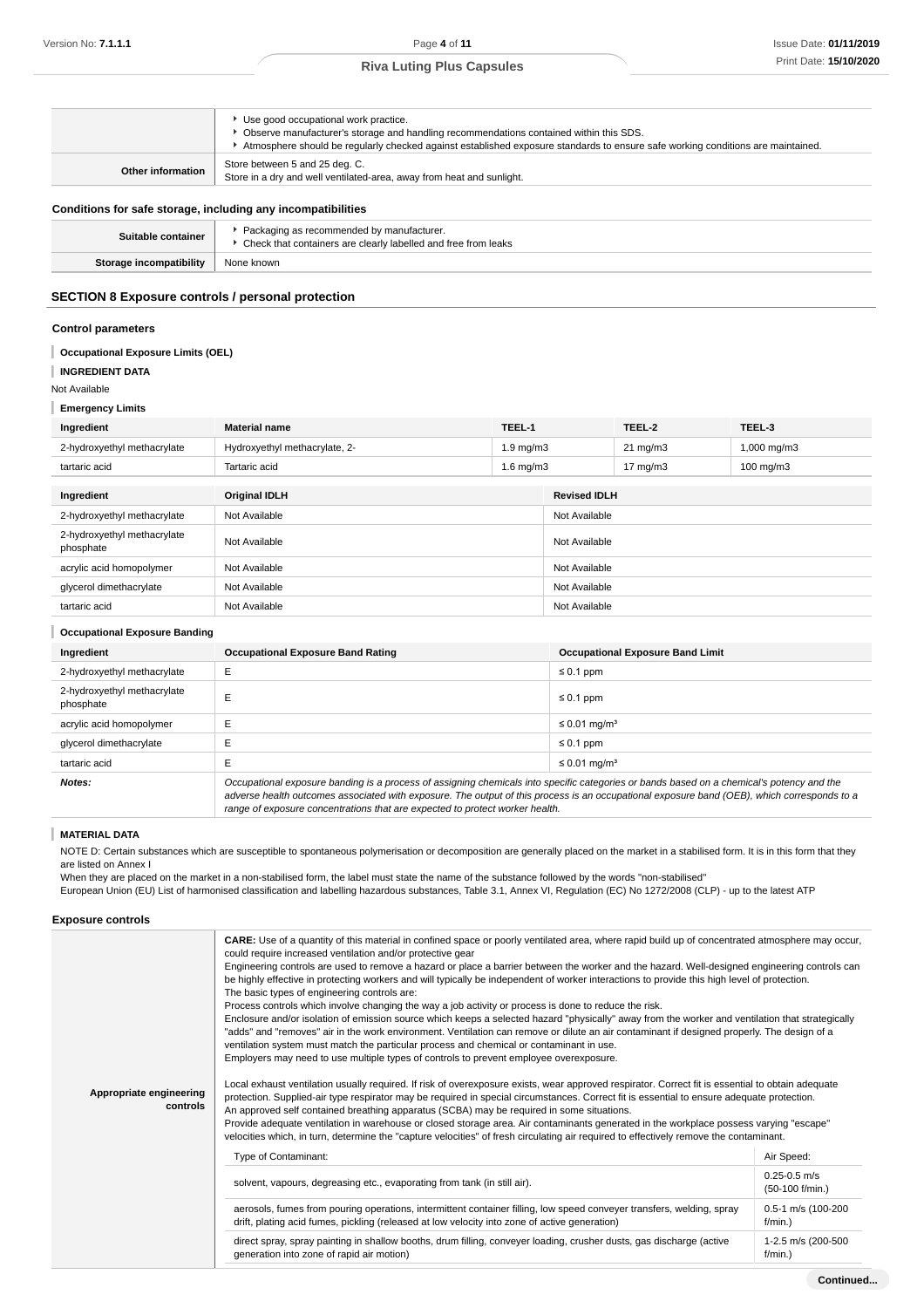grinding, abrasive blasting, tumbling, high speed wheel generated dusts (released at high initial velocity into zone of very high rapid air motion).

2.5-10 m/s (500-2000 f/min.)

Within each range the appropriate value depends on:

| Lower end of the range                                     | Upper end of the range           |
|------------------------------------------------------------|----------------------------------|
| 1: Room air currents minimal or favourable to capture      | 1: Disturbing room air currents  |
| 2: Contaminants of low toxicity or of nuisance value only. | 2: Contaminants of high toxicity |
| 3: Intermittent, low production.                           | 3: High production, heavy use    |
| 4: Large hood or large air mass in motion                  | 4: Small hood-local control only |

Simple theory shows that air velocity falls rapidly with distance away from the opening of a simple extraction pipe. Velocity generally decreases with the square of distance from the extraction point (in simple cases). Therefore the air speed at the extraction point should be adjusted, accordingly, after reference to distance from the contaminating source. The air velocity at the extraction fan, for example, should be a minimum of 1-2 m/s (200-400 f/min) for extraction of solvents generated in a tank 2 meters distant from the extraction point. Other mechanical considerations, producing performance deficits within the extraction apparatus, make it essential that theoretical air velocities are multiplied by factors of 10 or more when extraction systems are installed or used.

| <b>Personal protection</b>   |                                                                                                                                                                                                                                                                                                                                                                                                                                                                                                                                                                                                                                                                                                                                                                                                                                                                                                                                                               |
|------------------------------|---------------------------------------------------------------------------------------------------------------------------------------------------------------------------------------------------------------------------------------------------------------------------------------------------------------------------------------------------------------------------------------------------------------------------------------------------------------------------------------------------------------------------------------------------------------------------------------------------------------------------------------------------------------------------------------------------------------------------------------------------------------------------------------------------------------------------------------------------------------------------------------------------------------------------------------------------------------|
| Eye and face protection      | Safety glasses with side shields.<br>Chemical goggles.<br>Contact lenses may pose a special hazard; soft contact lenses may absorb and concentrate irritants. A written policy document, describing<br>the wearing of lenses or restrictions on use, should be created for each workplace or task. This should include a review of lens absorption<br>and adsorption for the class of chemicals in use and an account of injury experience. Medical and first-aid personnel should be trained in<br>their removal and suitable equipment should be readily available. In the event of chemical exposure, begin eye irrigation immediately and<br>remove contact lens as soon as practicable. Lens should be removed at the first signs of eye redness or irritation - lens should be removed in<br>a clean environment only after workers have washed hands thoroughly. [CDC NIOSH Current Intelligence Bulletin 59], [AS/NZS 1336 or<br>national equivalent] |
| <b>Skin protection</b>       | See Hand protection below                                                                                                                                                                                                                                                                                                                                                                                                                                                                                                                                                                                                                                                                                                                                                                                                                                                                                                                                     |
| <b>Hands/feet protection</b> | ▶ Rubber Gloves<br>PVC gloves                                                                                                                                                                                                                                                                                                                                                                                                                                                                                                                                                                                                                                                                                                                                                                                                                                                                                                                                 |
| <b>Body protection</b>       | See Other protection below                                                                                                                                                                                                                                                                                                                                                                                                                                                                                                                                                                                                                                                                                                                                                                                                                                                                                                                                    |
| Other protection             | • Overalls.<br>P.V.C apron.<br><b>Barrier cream.</b><br>Skin cleansing cream.<br>Eye wash unit.                                                                                                                                                                                                                                                                                                                                                                                                                                                                                                                                                                                                                                                                                                                                                                                                                                                               |

#### **Respiratory protection**

Type A-P Filter of sufficient capacity. (AS/NZS 1716 & 1715, EN 143:2000 & 149:2001, ANSI Z88 or national equivalent)

Selection of the Class and Type of respirator will depend upon the level of breathing zone contaminant and the chemical nature of the contaminant. Protection Factors (defined as the ratio of contaminant outside and inside the mask) may also be important.

| Required minimum protection factor | Maximum gas/vapour concentration present in air p.p.m. (by volume) | <b>Half-face Respirator</b> | <b>Full-Face Respirator</b> |
|------------------------------------|--------------------------------------------------------------------|-----------------------------|-----------------------------|
| up to 10                           | 1000                                                               | A-AUS / Class1 P2           |                             |
| up to 50                           | 1000                                                               |                             | A-AUS / Class 1 P2          |
| up to 50                           | 5000                                                               | Airline <sup>*</sup>        |                             |
| up to 100                          | 5000                                                               |                             | A-2 P2                      |
| up to $100$                        | 10000                                                              |                             | A-3 P2                      |
| $100+$                             |                                                                    |                             | Airline**                   |

\* - Continuous Flow \*\* - Continuous-flow or positive pressure demand

A(All classes) = Organic vapours, B AUS or B1 = Acid gasses, B2 = Acid gas or hydrogen cyanide(HCN), B3 = Acid gas or hydrogen cyanide(HCN), E = Sulfur dioxide(SO2), G = Agricultural chemicals, K = Ammonia(NH3), Hg = Mercury, NO = Oxides of nitrogen, MB = Methyl bromide, AX = Low boiling point organic compounds(below 65 degC)

Cartridge respirators should never be used for emergency ingress or in areas of unknown vapour concentrations or oxygen content.

F The wearer must be warned to leave the contaminated area immediately on detecting any odours through the respirator. The odour may indicate that the mask is not functioning properly, that the vapour concentration is too high, or that the mask is not properly fitted. Because of these limitations, only restricted use of cartridge respirators is considered appropriate.

Cartridge performance is affected by humidity. Cartridges should be changed after 2 hr of continuous use unless it is determined that the humidity is less than 75%, in which case, cartridges can be used for 4 hr. Used cartridges should be discarded daily, regardless of the length of time used

#### **SECTION 9 Physical and chemical properties**

#### **Information on basic physical and chemical properties**

| Appearance            | Smooth, pale-coloured paste with slight characteristic odour, partially mixes with water. |                                                                    |               |  |  |
|-----------------------|-------------------------------------------------------------------------------------------|--------------------------------------------------------------------|---------------|--|--|
|                       |                                                                                           |                                                                    |               |  |  |
| <b>Physical state</b> | Non Slump Paste<br>Relative density (Water = $1$ )<br>Not Available                       |                                                                    |               |  |  |
| Odour                 | Not Available                                                                             | <b>Partition coefficient n-octanol</b><br>Not Available<br>/ water |               |  |  |
| Odour threshold       | Not Available                                                                             | Auto-ignition temperature (°C)                                     | Not Available |  |  |
| pH (as supplied)      | Not Available                                                                             | <b>Decomposition temperature</b>                                   | Not Available |  |  |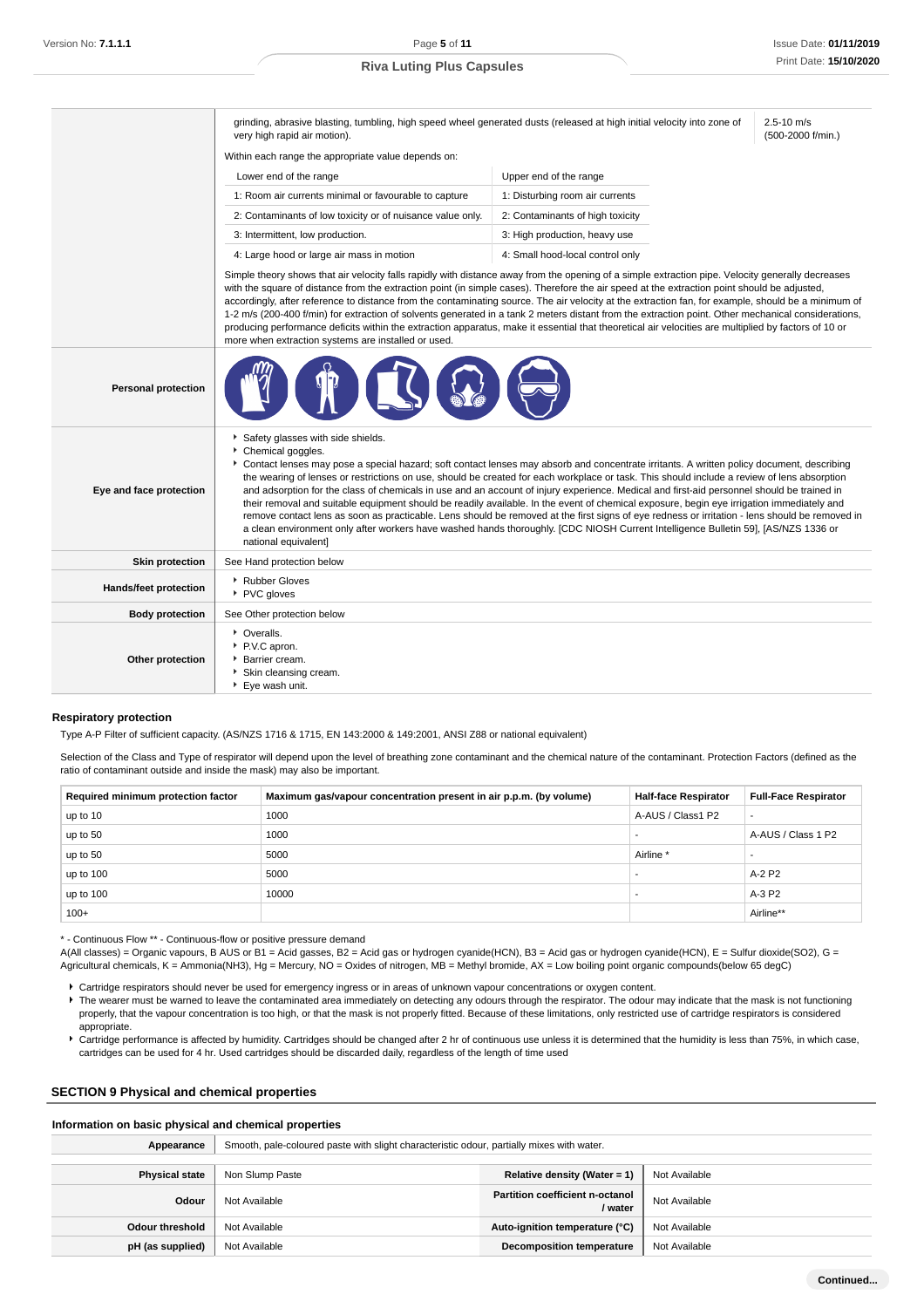| Melting point / freezing point<br>(°C)                   | Not Available   | <b>Viscosity (cSt)</b>             | Not Available  |
|----------------------------------------------------------|-----------------|------------------------------------|----------------|
| Initial boiling point and boiling<br>range $(^{\circ}C)$ | Not Available   | Molecular weight (g/mol)           | Not Applicable |
| Flash point (°C)                                         | Not Available   | <b>Taste</b>                       | Not Available  |
| <b>Evaporation rate</b>                                  | Not Available   | <b>Explosive properties</b>        | Not Available  |
| Flammability                                             | Not Available   | <b>Oxidising properties</b>        | Not Available  |
| Upper Explosive Limit (%)                                | Not Available   | Surface Tension (dyn/cm or<br>mN/m | Not Available  |
| Lower Explosive Limit (%)                                | Not Available   | <b>Volatile Component (%vol)</b>   | Not Available  |
| Vapour pressure (kPa)                                    | Not Available   | Gas group                          | Not Available  |
| Solubility in water                                      | Partly miscible | pH as a solution (1%)              | Not Available  |
| Vapour density $(Air = 1)$                               | Not Available   | VOC g/L                            | Not Available  |

# **SECTION 10 Stability and reactivity**

| Reactivity                            | See section 7                                                             |
|---------------------------------------|---------------------------------------------------------------------------|
| <b>Chemical stability</b>             | Product is considered stable and hazardous polymerisation will not occur. |
| Possibility of hazardous<br>reactions | See section 7                                                             |
| <b>Conditions to avoid</b>            | See section 7                                                             |
| Incompatible materials                | See section 7                                                             |
| Hazardous decomposition<br>products   | See section 5                                                             |

# **SECTION 11 Toxicological information**

# **Information on toxicological effects**

| Inhaled                          | Evidence shows, or practical experience predicts, that the material produces irritation of the respiratory system, in a substantial number of<br>individuals, following inhalation. In contrast to most organs, the lung is able to respond to a chemical insult by first removing or neutralising the<br>irritant and then repairing the damage. The repair process, which initially evolved to protect mammalian lungs from foreign matter and antigens,<br>may however, produce further lung damage resulting in the impairment of gas exchange, the primary function of the lungs. Respiratory tract<br>irritation often results in an inflammatory response involving the recruitment and activation of many cell types, mainly derived from the vascular<br>system.<br>Inhalation hazard is increased at higher temperatures.<br>Acute effects from inhalation of high concentrations of vapour are pulmonary irritation, including coughing, with nausea; central nervous system<br>depression - characterised by headache and dizziness, increased reaction time, fatigue and loss of co-ordination                                                                                                                                                                                                           |                                                      |  |
|----------------------------------|-----------------------------------------------------------------------------------------------------------------------------------------------------------------------------------------------------------------------------------------------------------------------------------------------------------------------------------------------------------------------------------------------------------------------------------------------------------------------------------------------------------------------------------------------------------------------------------------------------------------------------------------------------------------------------------------------------------------------------------------------------------------------------------------------------------------------------------------------------------------------------------------------------------------------------------------------------------------------------------------------------------------------------------------------------------------------------------------------------------------------------------------------------------------------------------------------------------------------------------------------------------------------------------------------------------------------|------------------------------------------------------|--|
| Ingestion                        | Accidental ingestion of the material may be damaging to the health of the individual.                                                                                                                                                                                                                                                                                                                                                                                                                                                                                                                                                                                                                                                                                                                                                                                                                                                                                                                                                                                                                                                                                                                                                                                                                                 |                                                      |  |
| <b>Skin Contact</b>              | Evidence exists, or practical experience predicts, that the material either produces inflammation of the skin in a substantial number of individuals<br>following direct contact, and/or produces significant inflammation when applied to the healthy intact skin of animals, for up to four hours, such<br>inflammation being present twenty-four hours or more after the end of the exposure period. Skin irritation may also be present after prolonged or<br>repeated exposure; this may result in a form of contact dermatitis (nonallergic). The dermatitis is often characterised by skin redness (erythema)<br>and swelling (oedema) which may progress to blistering (vesiculation), scaling and thickening of the epidermis. At the microscopic level there<br>may be intercellular oedema of the spongy layer of the skin (spongiosis) and intracellular oedema of the epidermis.<br>The material may accentuate any pre-existing dermatitis condition<br>Open cuts, abraded or irritated skin should not be exposed to this material<br>Entry into the blood-stream through, for example, cuts, abrasions, puncture wounds or lesions, may produce systemic injury with harmful effects.<br>Examine the skin prior to the use of the material and ensure that any external damage is suitably protected. |                                                      |  |
| Eye                              | Evidence exists, or practical experience predicts, that the material may cause eye irritation in a substantial number of individuals and/or may<br>produce significant ocular lesions which are present twenty-four hours or more after instillation into the eye(s) of experimental animals.<br>Repeated or prolonged eye contact may cause inflammation characterised by temporary redness (similar to windburn) of the conjunctiva<br>(conjunctivitis); temporary impairment of vision and/or other transient eye damage/ulceration may occur.                                                                                                                                                                                                                                                                                                                                                                                                                                                                                                                                                                                                                                                                                                                                                                     |                                                      |  |
| <b>Chronic</b>                   | Long-term exposure to respiratory irritants may result in disease of the airways involving difficult breathing and related systemic problems.<br>Practical experience shows that skin contact with the material is capable either of inducing a sensitisation reaction in a substantial number of<br>individuals, and/or of producing a positive response in experimental animals.<br>Limited evidence suggests that repeated or long-term occupational exposure may produce cumulative health effects involving organs or<br>biochemical systems.<br>Sensitisation may give severe responses to very low levels of exposure, in situations where exposure may occur.                                                                                                                                                                                                                                                                                                                                                                                                                                                                                                                                                                                                                                                 |                                                      |  |
|                                  |                                                                                                                                                                                                                                                                                                                                                                                                                                                                                                                                                                                                                                                                                                                                                                                                                                                                                                                                                                                                                                                                                                                                                                                                                                                                                                                       |                                                      |  |
| <b>Riva Luting Plus Capsules</b> | <b>TOXICITY</b><br>Not Available                                                                                                                                                                                                                                                                                                                                                                                                                                                                                                                                                                                                                                                                                                                                                                                                                                                                                                                                                                                                                                                                                                                                                                                                                                                                                      | <b>IRRITATION</b><br>Not Available                   |  |
|                                  | <b>TOXICITY</b>                                                                                                                                                                                                                                                                                                                                                                                                                                                                                                                                                                                                                                                                                                                                                                                                                                                                                                                                                                                                                                                                                                                                                                                                                                                                                                       | <b>IRRITATION</b>                                    |  |
|                                  | Oral (guinea pig) LD50: =4680 mg/kg <sup>[2]</sup>                                                                                                                                                                                                                                                                                                                                                                                                                                                                                                                                                                                                                                                                                                                                                                                                                                                                                                                                                                                                                                                                                                                                                                                                                                                                    | Eye (rabbit): SEVERE *                               |  |
|                                  | Oral (mouse) LD50: =3275 mg/kg $^{[2]}$                                                                                                                                                                                                                                                                                                                                                                                                                                                                                                                                                                                                                                                                                                                                                                                                                                                                                                                                                                                                                                                                                                                                                                                                                                                                               | Eye: adverse effect observed (irritating)[1]         |  |
| 2-hydroxyethyl methacrylate      | Oral (mouse) LD50: =5457 mg/kg $^{2}$                                                                                                                                                                                                                                                                                                                                                                                                                                                                                                                                                                                                                                                                                                                                                                                                                                                                                                                                                                                                                                                                                                                                                                                                                                                                                 | Skin (rabbit): non-irritating*                       |  |
|                                  | Oral (mouse) LD50: =5888 mg/kg <sup>[2]</sup>                                                                                                                                                                                                                                                                                                                                                                                                                                                                                                                                                                                                                                                                                                                                                                                                                                                                                                                                                                                                                                                                                                                                                                                                                                                                         | Skin: no adverse effect observed (not irritating)[1] |  |
|                                  | Oral (rat) LD50: =5050 mg/kg <sup>[2]</sup>                                                                                                                                                                                                                                                                                                                                                                                                                                                                                                                                                                                                                                                                                                                                                                                                                                                                                                                                                                                                                                                                                                                                                                                                                                                                           |                                                      |  |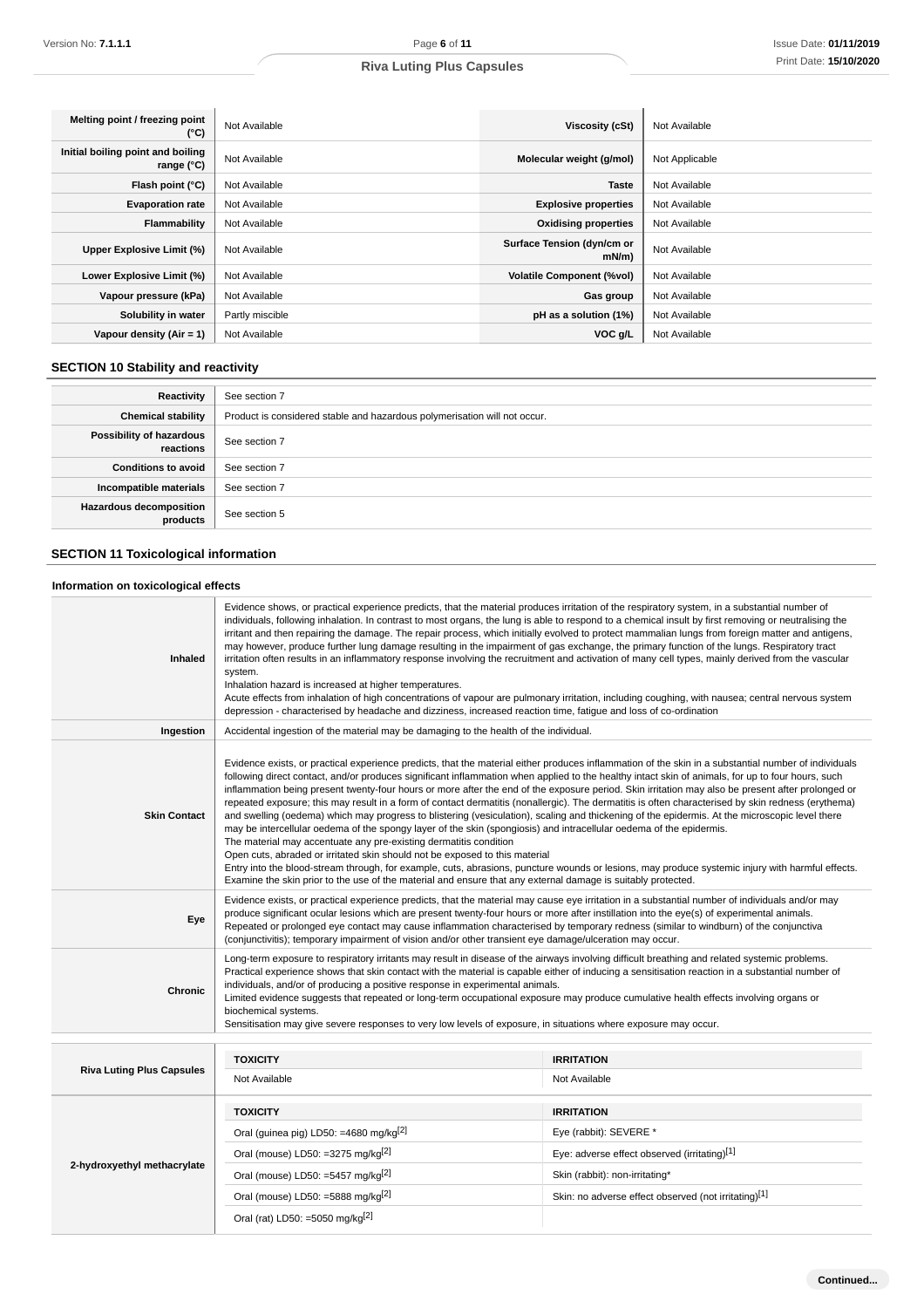|                                                           | <b>TOXICITY</b>                                                                                                                                                                                                                                                                                                                                                                                                                                                                                                                                                                                                                                                                                                                                                                                                                                                                                                                                                                                                                                                                                                                                                                                                                                                                                                                                                                                                                                                                                                                                                                                                                                                                                                                                                                                                                                                                                                                                                                                                                                                                                                                                                                                                                                                                                                                                                                                                                                                                                                                                                                                                                                                                                                                                                                                                                                                                                                                                                                                                                                                                                                                                                                                                                                                                                                                                                                                                                                                                                                                                                                                                                                                                                                                                                                                                                                                                                                                                                                                                                                                                                                                                                                                                                                                                                                                                                                                                                                                                                                                                                                                                                                                                                                                                                                                                                                                                                                                                                                                                                                                                                                                                                                                                                                                                                                                                                                                                                                                                                                                                                                                                                                                                                                                                                                                                                                                                           | <b>IRRITATION</b>                                                                                                                      |  |
|-----------------------------------------------------------|-------------------------------------------------------------------------------------------------------------------------------------------------------------------------------------------------------------------------------------------------------------------------------------------------------------------------------------------------------------------------------------------------------------------------------------------------------------------------------------------------------------------------------------------------------------------------------------------------------------------------------------------------------------------------------------------------------------------------------------------------------------------------------------------------------------------------------------------------------------------------------------------------------------------------------------------------------------------------------------------------------------------------------------------------------------------------------------------------------------------------------------------------------------------------------------------------------------------------------------------------------------------------------------------------------------------------------------------------------------------------------------------------------------------------------------------------------------------------------------------------------------------------------------------------------------------------------------------------------------------------------------------------------------------------------------------------------------------------------------------------------------------------------------------------------------------------------------------------------------------------------------------------------------------------------------------------------------------------------------------------------------------------------------------------------------------------------------------------------------------------------------------------------------------------------------------------------------------------------------------------------------------------------------------------------------------------------------------------------------------------------------------------------------------------------------------------------------------------------------------------------------------------------------------------------------------------------------------------------------------------------------------------------------------------------------------------------------------------------------------------------------------------------------------------------------------------------------------------------------------------------------------------------------------------------------------------------------------------------------------------------------------------------------------------------------------------------------------------------------------------------------------------------------------------------------------------------------------------------------------------------------------------------------------------------------------------------------------------------------------------------------------------------------------------------------------------------------------------------------------------------------------------------------------------------------------------------------------------------------------------------------------------------------------------------------------------------------------------------------------------------------------------------------------------------------------------------------------------------------------------------------------------------------------------------------------------------------------------------------------------------------------------------------------------------------------------------------------------------------------------------------------------------------------------------------------------------------------------------------------------------------------------------------------------------------------------------------------------------------------------------------------------------------------------------------------------------------------------------------------------------------------------------------------------------------------------------------------------------------------------------------------------------------------------------------------------------------------------------------------------------------------------------------------------------------------------------------------------------------------------------------------------------------------------------------------------------------------------------------------------------------------------------------------------------------------------------------------------------------------------------------------------------------------------------------------------------------------------------------------------------------------------------------------------------------------------------------------------------------------------------------------------------------------------------------------------------------------------------------------------------------------------------------------------------------------------------------------------------------------------------------------------------------------------------------------------------------------------------------------------------------------------------------------------------------------------------------------------------------------------------------------|----------------------------------------------------------------------------------------------------------------------------------------|--|
| 2-hydroxyethyl methacrylate<br>phosphate                  | Not Available<br>Eye: adverse effect observed (irritating)[1]                                                                                                                                                                                                                                                                                                                                                                                                                                                                                                                                                                                                                                                                                                                                                                                                                                                                                                                                                                                                                                                                                                                                                                                                                                                                                                                                                                                                                                                                                                                                                                                                                                                                                                                                                                                                                                                                                                                                                                                                                                                                                                                                                                                                                                                                                                                                                                                                                                                                                                                                                                                                                                                                                                                                                                                                                                                                                                                                                                                                                                                                                                                                                                                                                                                                                                                                                                                                                                                                                                                                                                                                                                                                                                                                                                                                                                                                                                                                                                                                                                                                                                                                                                                                                                                                                                                                                                                                                                                                                                                                                                                                                                                                                                                                                                                                                                                                                                                                                                                                                                                                                                                                                                                                                                                                                                                                                                                                                                                                                                                                                                                                                                                                                                                                                                                                                             |                                                                                                                                        |  |
|                                                           |                                                                                                                                                                                                                                                                                                                                                                                                                                                                                                                                                                                                                                                                                                                                                                                                                                                                                                                                                                                                                                                                                                                                                                                                                                                                                                                                                                                                                                                                                                                                                                                                                                                                                                                                                                                                                                                                                                                                                                                                                                                                                                                                                                                                                                                                                                                                                                                                                                                                                                                                                                                                                                                                                                                                                                                                                                                                                                                                                                                                                                                                                                                                                                                                                                                                                                                                                                                                                                                                                                                                                                                                                                                                                                                                                                                                                                                                                                                                                                                                                                                                                                                                                                                                                                                                                                                                                                                                                                                                                                                                                                                                                                                                                                                                                                                                                                                                                                                                                                                                                                                                                                                                                                                                                                                                                                                                                                                                                                                                                                                                                                                                                                                                                                                                                                                                                                                                                           | Skin: adverse effect observed (corrosive)[1]                                                                                           |  |
|                                                           |                                                                                                                                                                                                                                                                                                                                                                                                                                                                                                                                                                                                                                                                                                                                                                                                                                                                                                                                                                                                                                                                                                                                                                                                                                                                                                                                                                                                                                                                                                                                                                                                                                                                                                                                                                                                                                                                                                                                                                                                                                                                                                                                                                                                                                                                                                                                                                                                                                                                                                                                                                                                                                                                                                                                                                                                                                                                                                                                                                                                                                                                                                                                                                                                                                                                                                                                                                                                                                                                                                                                                                                                                                                                                                                                                                                                                                                                                                                                                                                                                                                                                                                                                                                                                                                                                                                                                                                                                                                                                                                                                                                                                                                                                                                                                                                                                                                                                                                                                                                                                                                                                                                                                                                                                                                                                                                                                                                                                                                                                                                                                                                                                                                                                                                                                                                                                                                                                           | Skin: no adverse effect observed (not irritating)[1]                                                                                   |  |
|                                                           | <b>TOXICITY</b>                                                                                                                                                                                                                                                                                                                                                                                                                                                                                                                                                                                                                                                                                                                                                                                                                                                                                                                                                                                                                                                                                                                                                                                                                                                                                                                                                                                                                                                                                                                                                                                                                                                                                                                                                                                                                                                                                                                                                                                                                                                                                                                                                                                                                                                                                                                                                                                                                                                                                                                                                                                                                                                                                                                                                                                                                                                                                                                                                                                                                                                                                                                                                                                                                                                                                                                                                                                                                                                                                                                                                                                                                                                                                                                                                                                                                                                                                                                                                                                                                                                                                                                                                                                                                                                                                                                                                                                                                                                                                                                                                                                                                                                                                                                                                                                                                                                                                                                                                                                                                                                                                                                                                                                                                                                                                                                                                                                                                                                                                                                                                                                                                                                                                                                                                                                                                                                                           | <b>IRRITATION</b>                                                                                                                      |  |
| acrylic acid homopolymer                                  | Not Available                                                                                                                                                                                                                                                                                                                                                                                                                                                                                                                                                                                                                                                                                                                                                                                                                                                                                                                                                                                                                                                                                                                                                                                                                                                                                                                                                                                                                                                                                                                                                                                                                                                                                                                                                                                                                                                                                                                                                                                                                                                                                                                                                                                                                                                                                                                                                                                                                                                                                                                                                                                                                                                                                                                                                                                                                                                                                                                                                                                                                                                                                                                                                                                                                                                                                                                                                                                                                                                                                                                                                                                                                                                                                                                                                                                                                                                                                                                                                                                                                                                                                                                                                                                                                                                                                                                                                                                                                                                                                                                                                                                                                                                                                                                                                                                                                                                                                                                                                                                                                                                                                                                                                                                                                                                                                                                                                                                                                                                                                                                                                                                                                                                                                                                                                                                                                                                                             | Eye: adverse effect observed (irreversible damage)[1]                                                                                  |  |
|                                                           |                                                                                                                                                                                                                                                                                                                                                                                                                                                                                                                                                                                                                                                                                                                                                                                                                                                                                                                                                                                                                                                                                                                                                                                                                                                                                                                                                                                                                                                                                                                                                                                                                                                                                                                                                                                                                                                                                                                                                                                                                                                                                                                                                                                                                                                                                                                                                                                                                                                                                                                                                                                                                                                                                                                                                                                                                                                                                                                                                                                                                                                                                                                                                                                                                                                                                                                                                                                                                                                                                                                                                                                                                                                                                                                                                                                                                                                                                                                                                                                                                                                                                                                                                                                                                                                                                                                                                                                                                                                                                                                                                                                                                                                                                                                                                                                                                                                                                                                                                                                                                                                                                                                                                                                                                                                                                                                                                                                                                                                                                                                                                                                                                                                                                                                                                                                                                                                                                           | Skin: no adverse effect observed (not irritating)[1]                                                                                   |  |
|                                                           |                                                                                                                                                                                                                                                                                                                                                                                                                                                                                                                                                                                                                                                                                                                                                                                                                                                                                                                                                                                                                                                                                                                                                                                                                                                                                                                                                                                                                                                                                                                                                                                                                                                                                                                                                                                                                                                                                                                                                                                                                                                                                                                                                                                                                                                                                                                                                                                                                                                                                                                                                                                                                                                                                                                                                                                                                                                                                                                                                                                                                                                                                                                                                                                                                                                                                                                                                                                                                                                                                                                                                                                                                                                                                                                                                                                                                                                                                                                                                                                                                                                                                                                                                                                                                                                                                                                                                                                                                                                                                                                                                                                                                                                                                                                                                                                                                                                                                                                                                                                                                                                                                                                                                                                                                                                                                                                                                                                                                                                                                                                                                                                                                                                                                                                                                                                                                                                                                           |                                                                                                                                        |  |
| glycerol dimethacrylate                                   | <b>TOXICITY</b>                                                                                                                                                                                                                                                                                                                                                                                                                                                                                                                                                                                                                                                                                                                                                                                                                                                                                                                                                                                                                                                                                                                                                                                                                                                                                                                                                                                                                                                                                                                                                                                                                                                                                                                                                                                                                                                                                                                                                                                                                                                                                                                                                                                                                                                                                                                                                                                                                                                                                                                                                                                                                                                                                                                                                                                                                                                                                                                                                                                                                                                                                                                                                                                                                                                                                                                                                                                                                                                                                                                                                                                                                                                                                                                                                                                                                                                                                                                                                                                                                                                                                                                                                                                                                                                                                                                                                                                                                                                                                                                                                                                                                                                                                                                                                                                                                                                                                                                                                                                                                                                                                                                                                                                                                                                                                                                                                                                                                                                                                                                                                                                                                                                                                                                                                                                                                                                                           | <b>IRRITATION</b>                                                                                                                      |  |
|                                                           | Not Available                                                                                                                                                                                                                                                                                                                                                                                                                                                                                                                                                                                                                                                                                                                                                                                                                                                                                                                                                                                                                                                                                                                                                                                                                                                                                                                                                                                                                                                                                                                                                                                                                                                                                                                                                                                                                                                                                                                                                                                                                                                                                                                                                                                                                                                                                                                                                                                                                                                                                                                                                                                                                                                                                                                                                                                                                                                                                                                                                                                                                                                                                                                                                                                                                                                                                                                                                                                                                                                                                                                                                                                                                                                                                                                                                                                                                                                                                                                                                                                                                                                                                                                                                                                                                                                                                                                                                                                                                                                                                                                                                                                                                                                                                                                                                                                                                                                                                                                                                                                                                                                                                                                                                                                                                                                                                                                                                                                                                                                                                                                                                                                                                                                                                                                                                                                                                                                                             | Not Available                                                                                                                          |  |
|                                                           | <b>TOXICITY</b>                                                                                                                                                                                                                                                                                                                                                                                                                                                                                                                                                                                                                                                                                                                                                                                                                                                                                                                                                                                                                                                                                                                                                                                                                                                                                                                                                                                                                                                                                                                                                                                                                                                                                                                                                                                                                                                                                                                                                                                                                                                                                                                                                                                                                                                                                                                                                                                                                                                                                                                                                                                                                                                                                                                                                                                                                                                                                                                                                                                                                                                                                                                                                                                                                                                                                                                                                                                                                                                                                                                                                                                                                                                                                                                                                                                                                                                                                                                                                                                                                                                                                                                                                                                                                                                                                                                                                                                                                                                                                                                                                                                                                                                                                                                                                                                                                                                                                                                                                                                                                                                                                                                                                                                                                                                                                                                                                                                                                                                                                                                                                                                                                                                                                                                                                                                                                                                                           | <b>IRRITATION</b>                                                                                                                      |  |
| tartaric acid                                             | 5000 mg/kg[2]                                                                                                                                                                                                                                                                                                                                                                                                                                                                                                                                                                                                                                                                                                                                                                                                                                                                                                                                                                                                                                                                                                                                                                                                                                                                                                                                                                                                                                                                                                                                                                                                                                                                                                                                                                                                                                                                                                                                                                                                                                                                                                                                                                                                                                                                                                                                                                                                                                                                                                                                                                                                                                                                                                                                                                                                                                                                                                                                                                                                                                                                                                                                                                                                                                                                                                                                                                                                                                                                                                                                                                                                                                                                                                                                                                                                                                                                                                                                                                                                                                                                                                                                                                                                                                                                                                                                                                                                                                                                                                                                                                                                                                                                                                                                                                                                                                                                                                                                                                                                                                                                                                                                                                                                                                                                                                                                                                                                                                                                                                                                                                                                                                                                                                                                                                                                                                                                             | Not Available                                                                                                                          |  |
| Legend:                                                   | specified data extracted from RTECS - Register of Toxic Effect of chemical Substances                                                                                                                                                                                                                                                                                                                                                                                                                                                                                                                                                                                                                                                                                                                                                                                                                                                                                                                                                                                                                                                                                                                                                                                                                                                                                                                                                                                                                                                                                                                                                                                                                                                                                                                                                                                                                                                                                                                                                                                                                                                                                                                                                                                                                                                                                                                                                                                                                                                                                                                                                                                                                                                                                                                                                                                                                                                                                                                                                                                                                                                                                                                                                                                                                                                                                                                                                                                                                                                                                                                                                                                                                                                                                                                                                                                                                                                                                                                                                                                                                                                                                                                                                                                                                                                                                                                                                                                                                                                                                                                                                                                                                                                                                                                                                                                                                                                                                                                                                                                                                                                                                                                                                                                                                                                                                                                                                                                                                                                                                                                                                                                                                                                                                                                                                                                                     | 1. Value obtained from Europe ECHA Registered Substances - Acute toxicity 2.* Value obtained from manufacturer's SDS. Unless otherwise |  |
| 2-HYDROXYETHYL<br><b>METHACRYLATE</b>                     | Dermal (rabbit): >5000 mg/kg* Effects persist beyond 21 days                                                                                                                                                                                                                                                                                                                                                                                                                                                                                                                                                                                                                                                                                                                                                                                                                                                                                                                                                                                                                                                                                                                                                                                                                                                                                                                                                                                                                                                                                                                                                                                                                                                                                                                                                                                                                                                                                                                                                                                                                                                                                                                                                                                                                                                                                                                                                                                                                                                                                                                                                                                                                                                                                                                                                                                                                                                                                                                                                                                                                                                                                                                                                                                                                                                                                                                                                                                                                                                                                                                                                                                                                                                                                                                                                                                                                                                                                                                                                                                                                                                                                                                                                                                                                                                                                                                                                                                                                                                                                                                                                                                                                                                                                                                                                                                                                                                                                                                                                                                                                                                                                                                                                                                                                                                                                                                                                                                                                                                                                                                                                                                                                                                                                                                                                                                                                              |                                                                                                                                        |  |
| 2-HYDROXYETHYL<br><b>METHACRYLATE</b><br><b>PHOSPHATE</b> | No significant acute toxicological data identified in literature search.                                                                                                                                                                                                                                                                                                                                                                                                                                                                                                                                                                                                                                                                                                                                                                                                                                                                                                                                                                                                                                                                                                                                                                                                                                                                                                                                                                                                                                                                                                                                                                                                                                                                                                                                                                                                                                                                                                                                                                                                                                                                                                                                                                                                                                                                                                                                                                                                                                                                                                                                                                                                                                                                                                                                                                                                                                                                                                                                                                                                                                                                                                                                                                                                                                                                                                                                                                                                                                                                                                                                                                                                                                                                                                                                                                                                                                                                                                                                                                                                                                                                                                                                                                                                                                                                                                                                                                                                                                                                                                                                                                                                                                                                                                                                                                                                                                                                                                                                                                                                                                                                                                                                                                                                                                                                                                                                                                                                                                                                                                                                                                                                                                                                                                                                                                                                                  |                                                                                                                                        |  |
| <b>ACRYLIC ACID</b><br><b>HOMOPOLYMER</b>                 | Polycarboxylates are of low toxicity by all exposure routes examined.<br>Homopolymers(P-AA) are of low acute toxicity to the rat (LD50 > 5 g/kg bw/d) and are not irritating to the rabbit's skin and, at the most, slightly<br>irritating to the eye. Further P-AA has no sensitising potential.<br>The adverse effect after repeated inhalation dosing (91-d/rat) was a mild, reversible pulmonary irritation. This effect is considered as not<br>substance related owing to the physical property of the respirable dust, which caused local and not systemic lung effects.<br>There was neither evidence for a genotoxic potential of PAA using a variety of genetic endpoints in-vitro and in-vivo, nor for developmental<br>toxicity or reprotoxicity in the rat. Based upon the available data, it is considered that exposure to polycarboxylates does not imply any<br>particular hazard to humans<br>The Cosmetic Ingredient Review (CIR) Expert Panel noted that these crosslinked alkyl acrylates are macromolecules that are not expected to<br>pass through the stratum corneum of the skin, so significant dermal absorption is not expected. Therefore, topically applied cosmetics are not<br>expected to result in systemic or reproductive and developmental toxicity or to have genotoxic or carcinogenic effects upon use.<br>The Panel noted that cosmetic products containing these ingredients are reportedly used around the eyes, on the lips, and on other mucous<br>membranes. Thus, crosslinked alkyl acrylates could be absorbed systemically through the relatively moist, n stratum cornea of the conjunctiva,<br>lips, and other mucous membranes, and through ingestion when applied to the lips. However, the Panel noted that any absorption through healthy<br>intact mucous membranes is likely to be not significant, primarily because of the relatively large molecular sizes. Furthermore, the chemically<br>inert nature of the polymers precludes degradation to smaller absorbable species.<br>Absorption of the polymers and their residual monomers in cosmetic products also would be limited after application to the lips or eye area based<br>on the relatively small fractions of the applied products that might be inadvertently ingested or make direct contact with the conjunctiva.<br>The Carbomers (Carbopols) are synthetic, high molecular weight, nonlinear polymers of acrylic acid, cross-linked with a polyalkenyl polyether.<br>The Carbomer polymers are used in cosmetics and emulsifying agents at concentrations up to 50%. Acute oral animal studies showed that<br>Carbomers-910, -934, -934P, -940, and -941 have low toxicities when ingested. Rabbits showed minimal skin irritation and zero to moderate eye<br>irritation when tested with Carbomers-910 and -934. Subchronic feeding of rats and dogs with Carbomer-934 in the diet resulted in lower than<br>normal body weights, but no pathological changes were observed. Dogs chronically fed Carbomer-934P manifested gastrointestinal irritation and<br>marked pigment deposition within Kupffer cells of the liver. Clinical studies with Carbomers showed that these polymers have low potential for<br>skin irritation and sensitization at concentrations up to 100%. Carbomer-934 demonstrated low potential for phototoxicity and photo-contact<br>allergenicity. On the basis of the available information presented and as qualified in the report, it is concluded that the Carbomers are safe as<br>cosmetic ingredients.<br>Little toxicity data is available for acrylic crosspolymers; the acute dermal and oral toxicity data that were found indicated that these ingredients<br>are not very toxic. The little genotoxicity data that were available reported negative results in Ames tests. Carcinogenicity data were not found in<br>the published literature for the polymers, but data were available for the monomers.<br>In an alternative method study, acrylates/vinyl neodecanoate crosspolymer was predicted to be a non-irritant. The non-human studies reported<br>no to slight irritation with undiluted and weak sensitization with 2% aq., acrylates/C10-30 alkyl acrylate crosspolymer, no irritation with acrylates<br>crosspolymer at 30% in olive oil, and no irritation or sensitization with sodium acrylates crosspolymer-2 (concentration not specified). Mostly,<br>human testing with undiluted acrylates/C10-30 alkyl acrylate crosspolymer, acrylates crosspolymer, and acrylates/ethylhexyl acrylate<br>crosspolymer, up to 2.5% ag. acrylates/vinyl isodecanoate crosspolymer, 1% ag. dilutions of formulations containing 2% acrylates/vinyl<br>neodecanoate crosspolymer, and formulations containing up to 2.6% lauryl methacrylate/glycol dimethacrylate crosspolymers do not indicate any<br>dermal irritation or sensitization. The only exception was a weak irritant response noted during an intensified Shelanski human repeated insult<br>patch test (HRIPT) with undiluted acrylates/C10-30 alkyl acrylate crosspolymer.<br>Alternative test methods for ocular irritation indicated that acrylates/vinyl isodecanoate crosspolymer and a formulation containing 1% lauryl<br>methacrylate/glycol dimethacrylate crosspolymer are not likely ocular irritants. In studies using rabbits, undiluted acrylates/C10-30 alkyl acrylate<br>crosspolymer produced minimal to moderate irritation, and it was considered a borderline irritant in unrinsed rabbit eyes. Acrylates crosspolymer,<br>at 50% in olive oil, and sodium acrylates crosspolymer-2 did not appear to be ocular irritants in rabbit eyes. Two different risk assessments<br>evaluating the carcinogenic endpoint for benzene that may be present in acrylates/ C10-30 alkyl acrylates crosspolymer resulted in different |                                                                                                                                        |  |

Cosmetic Ingredient Review (CIR) Expert Panel

http://ntp.niehs.nih.gov/ntp/roc/nominations/2013/publiccomm/attachmentcir\_508.pdf

The substance is classified by IARC as Group 3: **NOT** classifiable as to its carcinogenicity to humans.

Evidence of carcinogenicity may be inadequate or limited in animal testing.

UV (ultraviolet)/ EB (electron beam) acrylates are generally of low toxicity

UV/EB acrylates are divided into two groups; "stenomeric" and "eurymeric" acrylates.

**GLYCEROL DIMETHACRYLATE**

The first group consists of well-defined acrylates which can be described by a simple idealised chemical;they are low molecular weight species with a very narrow weight distribution profile. The eurymeric acrylates cannot be described by an idealised structure and may differ fundamentally between various suppliers; they are of relatively high molecular weigh and possess a wide weight distribution.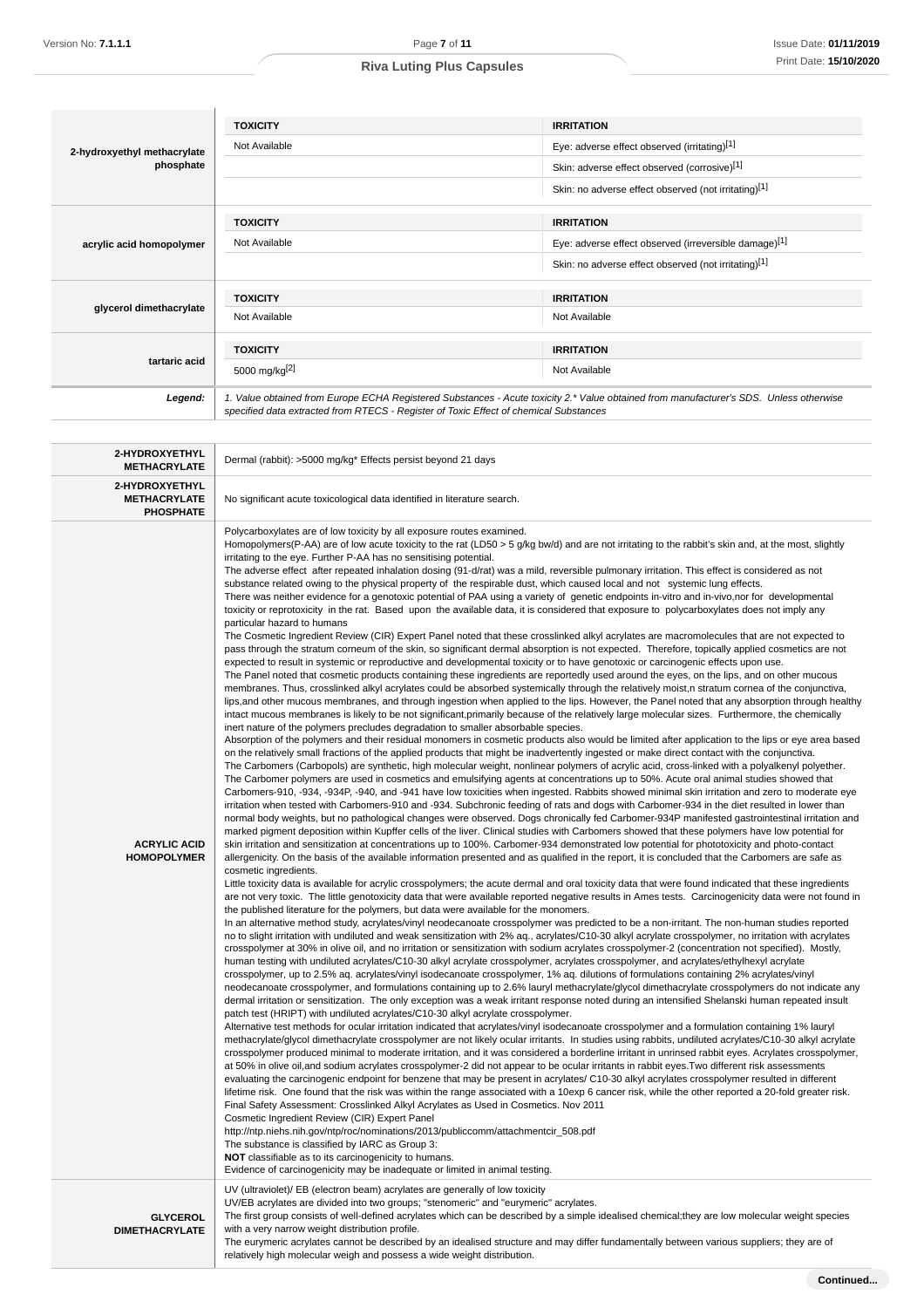|                                                                                                                                                                                                                                   | Stenomeric acrylates are usually more hazardous than the eurymeric substances. Stenomeric acrylates are also well defined which allows<br>comparison and exchange of toxicity data - this allows more accurate classification.<br>The stenomerics cannot be classified as a group; they exhibit substantial variation.                                                                                                                                                                                                                                                                                                                                                                                                                                                                                                                                                                                                                                                                                                                                                                                                                                                                                                                                                                                                                                                                                                                                                                                                                                                                                                                                                                                                                                                                                                                                                                                                                                                                                                                                                                                                                                                                                                                                                                                                                                                                                                                                                                                                                                                                                                                                                                                                                                                                                                                                                                                                                                                                                                                                                                                                                                                                                                                                                                                                                                                                                                                                                                                                                                                                                                                                                                                                                                                                                                                                                                                                                                                                                                                                                                                                                                                                                                                                                                                                                                                                                                                                                                                                                                                                                                                                                                                                                                                                                                                                                                                                                                                                                                                                                                                                                                                                                                                                                                                                                                                                                                                                                                                    |                               |   |
|-----------------------------------------------------------------------------------------------------------------------------------------------------------------------------------------------------------------------------------|-----------------------------------------------------------------------------------------------------------------------------------------------------------------------------------------------------------------------------------------------------------------------------------------------------------------------------------------------------------------------------------------------------------------------------------------------------------------------------------------------------------------------------------------------------------------------------------------------------------------------------------------------------------------------------------------------------------------------------------------------------------------------------------------------------------------------------------------------------------------------------------------------------------------------------------------------------------------------------------------------------------------------------------------------------------------------------------------------------------------------------------------------------------------------------------------------------------------------------------------------------------------------------------------------------------------------------------------------------------------------------------------------------------------------------------------------------------------------------------------------------------------------------------------------------------------------------------------------------------------------------------------------------------------------------------------------------------------------------------------------------------------------------------------------------------------------------------------------------------------------------------------------------------------------------------------------------------------------------------------------------------------------------------------------------------------------------------------------------------------------------------------------------------------------------------------------------------------------------------------------------------------------------------------------------------------------------------------------------------------------------------------------------------------------------------------------------------------------------------------------------------------------------------------------------------------------------------------------------------------------------------------------------------------------------------------------------------------------------------------------------------------------------------------------------------------------------------------------------------------------------------------------------------------------------------------------------------------------------------------------------------------------------------------------------------------------------------------------------------------------------------------------------------------------------------------------------------------------------------------------------------------------------------------------------------------------------------------------------------------------------------------------------------------------------------------------------------------------------------------------------------------------------------------------------------------------------------------------------------------------------------------------------------------------------------------------------------------------------------------------------------------------------------------------------------------------------------------------------------------------------------------------------------------------------------------------------------------------------------------------------------------------------------------------------------------------------------------------------------------------------------------------------------------------------------------------------------------------------------------------------------------------------------------------------------------------------------------------------------------------------------------------------------------------------------------------------------------------------------------------------------------------------------------------------------------------------------------------------------------------------------------------------------------------------------------------------------------------------------------------------------------------------------------------------------------------------------------------------------------------------------------------------------------------------------------------------------------------------------------------------------------------------------------------------------------------------------------------------------------------------------------------------------------------------------------------------------------------------------------------------------------------------------------------------------------------------------------------------------------------------------------------------------------------------------------------------------------------------------------------------------|-------------------------------|---|
|                                                                                                                                                                                                                                   | The material may produce severe irritation to the eye causing pronounced inflammation. Repeated or prolonged exposure to irritants may<br>produce conjunctivitis.<br>The material may cause skin irritation after prolonged or repeated exposure and may produce a contact dermatitis (nonallergic). This form of<br>dermatitis is often characterised by skin redness (erythema) and swelling the epidermis. Histologically there may be intercellular oedema of the<br>spongy layer (spongiosis) and intracellular oedema of the epidermis.                                                                                                                                                                                                                                                                                                                                                                                                                                                                                                                                                                                                                                                                                                                                                                                                                                                                                                                                                                                                                                                                                                                                                                                                                                                                                                                                                                                                                                                                                                                                                                                                                                                                                                                                                                                                                                                                                                                                                                                                                                                                                                                                                                                                                                                                                                                                                                                                                                                                                                                                                                                                                                                                                                                                                                                                                                                                                                                                                                                                                                                                                                                                                                                                                                                                                                                                                                                                                                                                                                                                                                                                                                                                                                                                                                                                                                                                                                                                                                                                                                                                                                                                                                                                                                                                                                                                                                                                                                                                                                                                                                                                                                                                                                                                                                                                                                                                                                                                                             |                               |   |
| <b>TARTARIC ACID</b>                                                                                                                                                                                                              | for simple alpha-hydroxy carboxylic acids and their salts:<br>The US Food and Drug Administration (FDA) received a total of 114 adverse dermatologic experience reports for alpha-hydroxy acids (AHA)-<br>containing skin care products between 1992 and February 2004, with the maximum number in 1994. The reported adverse experiences included<br>burning (45), dermatitis or rash (35), swelling (29), pigmentary changes (15), blisters or welts (14), skin peeling (13), itching (12), irritation or<br>tenderness (8), chemical burns (6), and increased sunburn (3). The frequency of such reports for skin exfoliating products that contain AHAs has<br>been considerably lower in subsequent years. The more serious adverse reactions appear to occur most often with products that cause the<br>greatest degree of exfoliation, such as "skin peelers."<br>Various studies confirmed previous industry studies indicating that applying AHAs to the skin results in increased UV sensitivity. After four weeks<br>of AHA application, volunteers' sensitivity to skin reddening produced by UV increased by 18 percent. Similarly, the volunteers' sensitivity to<br>UV-induced cellular damage doubled, on average, with considerable differences among individuals. Topical glycolic acid enhances photodamage<br>by ultraviolet light.<br>However, the studies also indicated that this increase in sensitivity is reversible and does not last long after discontinuing use of the AHA cream.<br>One week after the treatments were halted, researchers found no significant differences in UV sensitivity among the various skin sites.<br>Most AHAs are physiologic, natural, and non-toxic substances. All members of the group promote normal keratinization and desquamation.<br>Those with multiple hydroxyl groups are moisturizing antioxidants, and are especially gentle for sensitive skin.<br>The studies did not identify exactly how AHAs bring about the increased UV sensitivity, although the effects did not appear to involve dramatic<br>increases in UV-induced damage to DNA in the skin.<br>Previous FDA studies have indicated that a cosmetic-type cream base caused an AHA to penetrate more deeply into the skin when compared to<br>an AHA solution without the usual cosmetic ingredients. However, further studies will be needed to learn how much, if at all, those cosmetic-type<br>ingredients influence the AHA-related effects on UV sensitivity.<br>The toxicology of simple alpha hydroxy carboxylic acids cluster is characterised by five compounds sharing the functional group defining the<br>cluster name<br>Experimental data available for members of the simple alpha-hydroxy carboxylic acids indicate a low acute, repeated-dose, reproductive and<br>developmental toxicity.<br>The simple alpha hydroxy carboxylic acids are eye and skin irritants but are not expected to be skin sensitisers.<br>Genotoxicity test data for two cluster members and a cancer bioassay for the calcium salt of propanoic acid, 2-hydroxy-yielded negative results<br>and all other cluster members are considered to have little or no mutagenic or carcinogenic potential.<br>Acute oral toxicity of propanoic acid, 2-hydroxy- (2S)- (79-33-4) and propanoic acid, 2-hydroxy- (50-21-5) are low. The repeated-dose and<br>developmental toxicity of the three tested simple alpha -hydroxy carboxylic acids is low. In EPA's High Production Volume Program, reproductive<br>toxicity testing for propanoic acid, 2-hydroxy- (50-21-5) was deemed unnecessary because it is a normal component of human intermediary<br>metabolism. Reproductive toxicity of acetic acid, 2-hydroxy- (79-14-1) has been tested and was found to be low. Low reproductive toxicity of the<br>associated potassium salts is also expected to be low. Alpha-hydroxy carboxylic acids are severe eye irritants. Acetic acid, 2-hydroxy- (79-14-1),<br>propanoic acid, 2-hydroxy- (2S)- (79-33-4) and propanoic acid, 2-hydroxy- (50-21-5) all produced positive skin irritation in rabbits. The members<br>of this cluster are not expected to be skin sensitisers based on negative results in guinea pigs for both acetic acid, 2-hydroxy- (79-14-1) and<br>propanoic acid, 2-hydroxy- (2S)- (79-33-4). Genotoxicity data for acetic acid, 2-hydroxy-(79-14-1) and propanoic acid, 2-hydroxy- (50-21-5) are<br>negative, indicating that none of the cluster members are expected to be genotoxic. A 2-year drinking water study of the calcium salt of propanoic<br>acid, 2-hydroxy- (50-21-5) in rats showed no evidence of carcinogenicity. An expert judgment based on mechanism-based structure-activity<br>relationship considerations indicate little or no carcinogenic potential for any of the cluster members due to expected rapid metabolism/excretion<br>and lack of genotoxic structural alert. This judgment is supported by the negative cancer and mutagenicity data for propanoic acid, 2-<br>hydroxy- (50-21-5), which is considered a reasonable analogue to the rest of the cluster.<br>Some products containing alpha-hydroxy acids (AHAs) have been marketed for uses such as treating acne, removing scars, and lightening<br>discolorations. Among these are some products marketed as "skin peelers," which may contain relatively high concentrations of AHAs or other<br>acids and are designed to remove the outer layer of the skin |                               |   |
| 2-HYDROXYETHYL<br><b>METHACRYLATE &amp;</b><br>2-HYDROXYETHYL<br><b>METHACRYLATE</b><br><b>PHOSPHATE</b>                                                                                                                          | The following information refers to contact allergens as a group and may not be specific to this product.<br>Contact allergies quickly manifest themselves as contact eczema, more rarely as urticaria or Quincke's oedema. The pathogenesis of contact<br>eczema involves a cell-mediated (T lymphocytes) immune reaction of the delayed type. Other allergic skin reactions, e.g. contact urticaria,<br>involve antibody-mediated immune reactions. The significance of the contact allergen is not simply determined by its sensitisation potential: the<br>distribution of the substance and the opportunities for contact with it are equally important. A weakly sensitising substance which is widely<br>distributed can be a more important allergen than one with stronger sensitising potential with which few individuals come into contact. From a<br>clinical point of view, substances are noteworthy if they produce an allergic test reaction in more than 1% of the persons tested.                                                                                                                                                                                                                                                                                                                                                                                                                                                                                                                                                                                                                                                                                                                                                                                                                                                                                                                                                                                                                                                                                                                                                                                                                                                                                                                                                                                                                                                                                                                                                                                                                                                                                                                                                                                                                                                                                                                                                                                                                                                                                                                                                                                                                                                                                                                                                                                                                                                                                                                                                                                                                                                                                                                                                                                                                                                                                                                                                                                                                                                                                                                                                                                                                                                                                                                                                                                                                                                                                                                                                                                                                                                                                                                                                                                                                                                                                                                                                                                                                                                                                                                                                                                                                                                                                                                                                                                                                                                                                                      |                               |   |
| 2-HYDROXYETHYL<br><b>METHACRYLATE &amp;</b><br>2-HYDROXYETHYL<br><b>METHACRYLATE</b><br><b>PHOSPHATE &amp; GLYCEROL</b><br><b>DIMETHACRYLATE</b>                                                                                  | Where no "official" classification for acrylates and methacrylates exists, there has been cautious attempts to create classifications in the absence<br>of contrary evidence. For example<br>Monalkyl or monoarylesters of acrylic acids should be classified as R36/37/38 and R51/53<br>Monoalkyl or monoaryl esters of methacrylic acid should be classified as R36/37/38<br>Based on the available oncogenicity data and without a better understanding of the carcinogenic mechanism the Health and Environmental<br>Review Division (HERD), Office of Toxic Substances (OTS), of the US EPA previously concluded that all chemicals that contain the acrylate or<br>methacrylate moiety (CH2=CHCOO or CH2=C(CH3)COO) should be considered to be a carcinogenic hazard unless shown otherwise by<br>adequate testing.<br>This position has now been revised and acrylates and methacrylates are no longer de facto carcinogens.                                                                                                                                                                                                                                                                                                                                                                                                                                                                                                                                                                                                                                                                                                                                                                                                                                                                                                                                                                                                                                                                                                                                                                                                                                                                                                                                                                                                                                                                                                                                                                                                                                                                                                                                                                                                                                                                                                                                                                                                                                                                                                                                                                                                                                                                                                                                                                                                                                                                                                                                                                                                                                                                                                                                                                                                                                                                                                                                                                                                                                                                                                                                                                                                                                                                                                                                                                                                                                                                                                                                                                                                                                                                                                                                                                                                                                                                                                                                                                                                                                                                                                                                                                                                                                                                                                                                                                                                                                                                                                                                                                       |                               |   |
| 2-HYDROXYETHYL<br><b>METHACRYLATE &amp;</b><br>2-HYDROXYETHYL<br><b>METHACRYLATE</b><br><b>PHOSPHATE &amp; ACRYLIC ACID</b><br><b>HOMOPOLYMER &amp;</b><br><b>GLYCEROL</b><br><b>DIMETHACRYLATE &amp;</b><br><b>TARTARIC ACID</b> | Asthma-like symptoms may continue for months or even years after exposure to the material ceases. This may be due to a non-allergenic<br>condition known as reactive airways dysfunction syndrome (RADS) which can occur following exposure to high levels of highly irritating<br>compound. Key criteria for the diagnosis of RADS include the absence of preceding respiratory disease, in a non-atopic individual, with abrupt<br>onset of persistent asthma-like symptoms within minutes to hours of a documented exposure to the irritant. A reversible airflow pattern, on<br>spirometry, with the presence of moderate to severe bronchial hyperreactivity on methacholine challenge testing and the lack of minimal<br>lymphocytic inflammation, without eosinophilia, have also been included in the criteria for diagnosis of RADS. RADS (or asthma) following an<br>irritating inhalation is an infrequent disorder with rates related to the concentration of and duration of exposure to the irritating substance.<br>Industrial bronchitis, on the other hand, is a disorder that occurs as result of exposure due to high concentrations of irritating substance (often<br>particulate in nature) and is completely reversible after exposure ceases. The disorder is characterised by dyspnea, cough and mucus<br>production.                                                                                                                                                                                                                                                                                                                                                                                                                                                                                                                                                                                                                                                                                                                                                                                                                                                                                                                                                                                                                                                                                                                                                                                                                                                                                                                                                                                                                                                                                                                                                                                                                                                                                                                                                                                                                                                                                                                                                                                                                                                                                                                                                                                                                                                                                                                                                                                                                                                                                                                                                                                                                                                                                                                                                                                                                                                                                                                                                                                                                                                                                                                                                                                                                                                                                                                                                                                                                                                                                                                                                                                                                                                                                                                                                                                                                                                                                                                                                                                                                                                                                                                                                             |                               |   |
| <b>Acute Toxicity</b>                                                                                                                                                                                                             | ×                                                                                                                                                                                                                                                                                                                                                                                                                                                                                                                                                                                                                                                                                                                                                                                                                                                                                                                                                                                                                                                                                                                                                                                                                                                                                                                                                                                                                                                                                                                                                                                                                                                                                                                                                                                                                                                                                                                                                                                                                                                                                                                                                                                                                                                                                                                                                                                                                                                                                                                                                                                                                                                                                                                                                                                                                                                                                                                                                                                                                                                                                                                                                                                                                                                                                                                                                                                                                                                                                                                                                                                                                                                                                                                                                                                                                                                                                                                                                                                                                                                                                                                                                                                                                                                                                                                                                                                                                                                                                                                                                                                                                                                                                                                                                                                                                                                                                                                                                                                                                                                                                                                                                                                                                                                                                                                                                                                                                                                                                                         | Carcinogenicity               | × |
| <b>Skin Irritation/Corrosion</b>                                                                                                                                                                                                  | ✔                                                                                                                                                                                                                                                                                                                                                                                                                                                                                                                                                                                                                                                                                                                                                                                                                                                                                                                                                                                                                                                                                                                                                                                                                                                                                                                                                                                                                                                                                                                                                                                                                                                                                                                                                                                                                                                                                                                                                                                                                                                                                                                                                                                                                                                                                                                                                                                                                                                                                                                                                                                                                                                                                                                                                                                                                                                                                                                                                                                                                                                                                                                                                                                                                                                                                                                                                                                                                                                                                                                                                                                                                                                                                                                                                                                                                                                                                                                                                                                                                                                                                                                                                                                                                                                                                                                                                                                                                                                                                                                                                                                                                                                                                                                                                                                                                                                                                                                                                                                                                                                                                                                                                                                                                                                                                                                                                                                                                                                                                                         | <b>Reproductivity</b>         | × |
| <b>Serious Eye Damage/Irritation</b>                                                                                                                                                                                              |                                                                                                                                                                                                                                                                                                                                                                                                                                                                                                                                                                                                                                                                                                                                                                                                                                                                                                                                                                                                                                                                                                                                                                                                                                                                                                                                                                                                                                                                                                                                                                                                                                                                                                                                                                                                                                                                                                                                                                                                                                                                                                                                                                                                                                                                                                                                                                                                                                                                                                                                                                                                                                                                                                                                                                                                                                                                                                                                                                                                                                                                                                                                                                                                                                                                                                                                                                                                                                                                                                                                                                                                                                                                                                                                                                                                                                                                                                                                                                                                                                                                                                                                                                                                                                                                                                                                                                                                                                                                                                                                                                                                                                                                                                                                                                                                                                                                                                                                                                                                                                                                                                                                                                                                                                                                                                                                                                                                                                                                                                           | <b>STOT - Single Exposure</b> |   |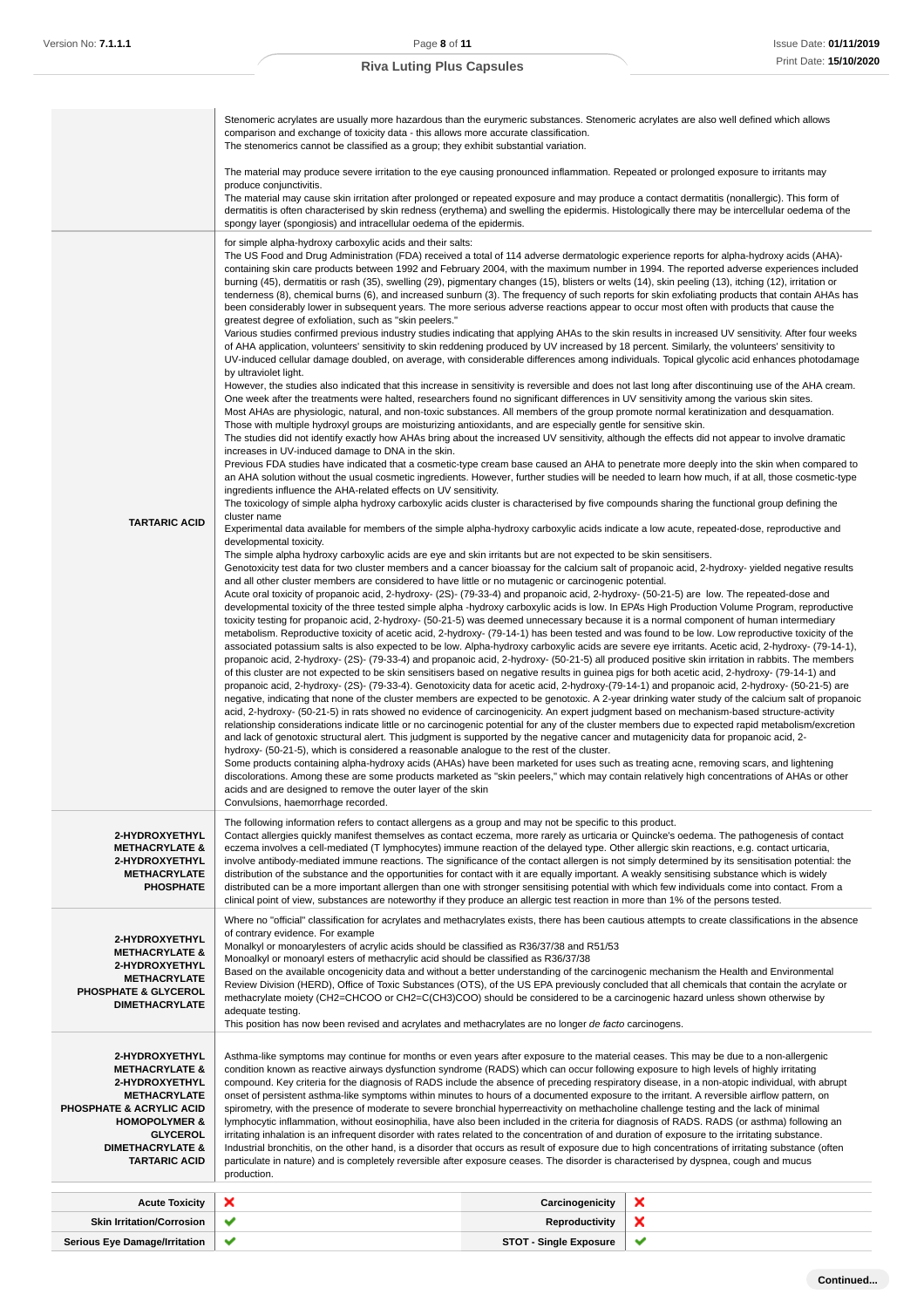| <b>Respiratory or Skin</b><br>sensitisation | <b>STOT - Repeated Exposure</b> |                                                                                                    |
|---------------------------------------------|---------------------------------|----------------------------------------------------------------------------------------------------|
| Mutagenicity                                | <b>Aspiration Hazard</b>        |                                                                                                    |
|                                             | Legend:                         | $\blacktriangleright$ - Data either not available or does not fill the criteria for classification |

– Data available to make classification

# **SECTION 12 Ecological information**

**Toxicity**

| <b>Riva Luting Plus Capsules</b>         | Endpoint         | <b>Test Duration (hr)</b> | <b>Species</b>                | Value            | <b>Source</b>    |
|------------------------------------------|------------------|---------------------------|-------------------------------|------------------|------------------|
|                                          | Not<br>Available | Not Available             | Not Available                 | Not<br>Available | Not<br>Available |
|                                          | Endpoint         | <b>Test Duration (hr)</b> | <b>Species</b>                | Value            | <b>Source</b>    |
|                                          | <b>LC50</b>      | 96                        | Fish                          | $>100$ mg/L      | 2                |
| 2-hydroxyethyl methacrylate              | <b>EC50</b>      | 48                        | Crustacea                     | 210mg/L          | 2                |
|                                          | <b>EC50</b>      | 72                        | Algae or other aquatic plants | >1-260mg/L       | 2                |
|                                          | <b>NOEC</b>      | 504                       | Crustacea                     | 24.1mg/L         | $\overline{c}$   |
|                                          | Endpoint         | <b>Test Duration (hr)</b> | <b>Species</b>                | Value            | Source           |
|                                          | <b>LC50</b>      | 96                        | Fish                          | $>112$ mg/L      | $\overline{2}$   |
| 2-hydroxyethyl methacrylate<br>phosphate | <b>EC50</b>      | 48                        | Crustacea                     | 68mg/L           | $\overline{2}$   |
|                                          | <b>EC50</b>      | 72                        | Algae or other aquatic plants | 39mg/L           | $\overline{2}$   |
|                                          | <b>NOEC</b>      | 72                        | Algae or other aquatic plants | $>=30mg/L$       | $\overline{2}$   |
|                                          | Endpoint         | <b>Test Duration (hr)</b> | <b>Species</b>                | Value            | Source           |
|                                          | <b>LC50</b>      | 96                        | Fish                          | 27mg/L           | 2                |
| acrylic acid homopolymer                 | <b>EC50</b>      | 48                        | Crustacea                     | 47mg/L           | 2                |
|                                          | <b>EC50</b>      | 72                        | Algae or other aquatic plants | $0.75$ mg/L      | $\overline{2}$   |
|                                          | <b>NOEC</b>      | 72                        | Algae or other aquatic plants | $0.03$ mg/L      | 2                |
|                                          | Endpoint         | <b>Test Duration (hr)</b> | <b>Species</b>                | Value            | <b>Source</b>    |
| glycerol dimethacrylate                  | Not<br>Available | Not Available             | Not Available                 | Not<br>Available | Not<br>Available |
|                                          | Endpoint         | <b>Test Duration (hr)</b> | <b>Species</b>                | Value            | <b>Source</b>    |
|                                          | <b>LC50</b>      | 96                        | Fish                          | >100mg/L         | 2                |
|                                          | <b>EC50</b>      | 48                        | Crustacea                     | 93.313mg/L       | 2                |
| tartaric acid                            | <b>EC50</b>      | 72                        | Algae or other aquatic plants | 51.404mg/L       | $\overline{2}$   |
|                                          | EC <sub>0</sub>  | 32                        | Crustacea                     | 135mg/L          | 2                |
|                                          | <b>NOEC</b>      | 72                        | Algae or other aquatic plants | 3.125mg/L        | 2                |

V3.12 (QSAR) - Aquatic Toxicity Data (Estimated) 4. US EPA, Ecotox database - Aquatic Toxicity Data 5. ECETOC Aquatic Hazard Assessment Data 6. NITE (Japan) - Bioconcentration Data 7. METI (Japan) - Bioconcentration Data 8. Vendor Data

#### **DO NOT** discharge into sewer or waterways.

#### **Persistence and degradability**

| Ingredient                  | Persistence: Water/Soil | Persistence: Air |
|-----------------------------|-------------------------|------------------|
| 2-hydroxyethyl methacrylate | LOW                     | LOW              |
| acrylic acid homopolymer    | <b>LOW</b>              | LOW              |
| glycerol dimethacrylate     | LOW                     | LOW              |
| tartaric acid               | LOW                     | LOW              |

#### **Bioaccumulative potential**

| Ingredient                  | <b>Bioaccumulation</b>    |
|-----------------------------|---------------------------|
| 2-hydroxyethyl methacrylate | LOW (BCF = $1.54$ )       |
| acrylic acid homopolymer    | LOW (LogKOW = $0.4415$ )  |
| glycerol dimethacrylate     | LOW (LogKOW = $1.1616$ )  |
| tartaric acid               | LOW (LogKOW = $-1.0017$ ) |

# **Mobility in soil**

| Ingredient                  | <b>Mobility</b>      |
|-----------------------------|----------------------|
| 2-hydroxyethyl methacrylate | $HIGH (KOC = 1.043)$ |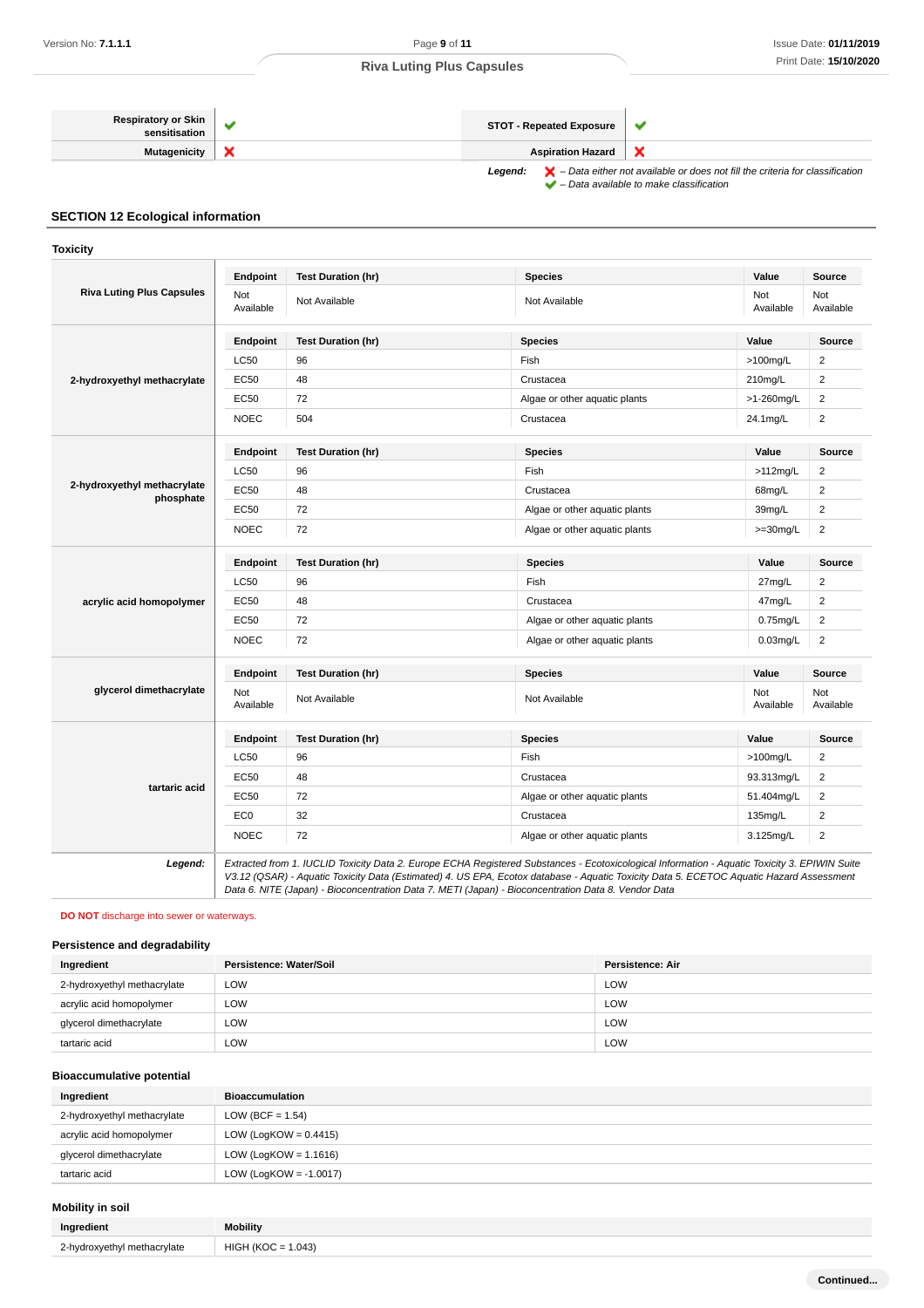| Ingredient               | <b>Mobility</b>    |
|--------------------------|--------------------|
| acrylic acid homopolymer | HIGH (KOC = 1.201) |
| glycerol dimethacrylate  | LOW ( $KOC = 10$ ) |
| tartaric acid            | $HIGH (KOC = 1)$   |

### **SECTION 13 Disposal considerations**

| Waste treatment methods             |                                                                                                                                                                                                                                                                                                                                                                                                                                                 |  |
|-------------------------------------|-------------------------------------------------------------------------------------------------------------------------------------------------------------------------------------------------------------------------------------------------------------------------------------------------------------------------------------------------------------------------------------------------------------------------------------------------|--|
| <b>Product / Packaging disposal</b> | DO NOT allow wash water from cleaning or process equipment to enter drains.<br>It may be necessary to collect all wash water for treatment before disposal.<br>In all cases disposal to sewer may be subject to local laws and regulations and these should be considered first.<br>Where in doubt contact the responsible authority.<br>Consult State Land Waste Management Authority for disposal.<br>Bury residue in an authorised landfill. |  |

### **SECTION 14 Transport information**

| <b>Labels Required</b>  |                |  |
|-------------------------|----------------|--|
| <b>Marine Pollutant</b> | <b>NO</b>      |  |
| HAZCHEM                 | Not Applicable |  |
|                         |                |  |

# **Land transport (ADG): NOT REGULATED FOR TRANSPORT OF DANGEROUS GOODS**

#### **Air transport (ICAO-IATA / DGR): NOT REGULATED FOR TRANSPORT OF DANGEROUS GOODS**

#### **Sea transport (IMDG-Code / GGVSee): NOT REGULATED FOR TRANSPORT OF DANGEROUS GOODS**

**Transport in bulk according to Annex II of MARPOL and the IBC code** Not Applicable

#### **SECTION 15 Regulatory information**

#### **Safety, health and environmental regulations / legislation specific for the substance or mixture**

#### **2-hydroxyethyl methacrylate is found on the following regulatory lists**

Australia Hazardous Chemical Information System (HCIS) - Hazardous Chemicals Australia Standard for the Uniform Scheduling of Medicines and Poisons (SUSMP) - Schedule 5

### **2-hydroxyethyl methacrylate phosphate is found on the following regulatory lists** Australian Inventory of Industrial Chemicals (AIIC)

#### I **acrylic acid homopolymer is found on the following regulatory lists**

**glycerol dimethacrylate is found on the following regulatory lists** I Not Applicable

#### **tartaric acid is found on the following regulatory lists** Australian Inventory of Industrial Chemicals (AIIC)

**National Inventory Status**

Australian Inventory of Industrial Chemicals (AIIC)

Australian Inventory of Industrial Chemicals (AIIC) International Agency for Research on Cancer (IARC) - Agents Classified by the IARC Monographs

# **National Inventory Status** Australia - AIIC No (glycerol dimethacrylate) Australia - Non-Industrial Use No (2-hydroxyethyl methacrylate; 2-hydroxyethyl methacrylate phosphate; acrylic acid homopolymer; glycerol dimethacrylate; tartaric acid) Canada - DSL No (glycerol dimethacrylate) Canada - NDSL No (2-hydroxyethyl methacrylate; 2-hydroxyethyl methacrylate phosphate; acrylic acid homopolymer; tartaric acid) China - IECSC Yes Europe - EINEC / ELINCS / NLP No (acrylic acid homopolymer) Japan - ENCS Yes Korea - KECI Yes New Zealand - NZIoC Yes Philippines - PICCS No (glycerol dimethacrylate) USA - TSCA Yes Taiwan - TCSI Yes Mexico - INSQ No (2-hydroxyethyl methacrylate phosphate; glycerol dimethacrylate) Vietnam - NCI Yes Russia - ARIPS No (2-hydroxyethyl methacrylate phosphate; glycerol dimethacrylate)

**Continued...**